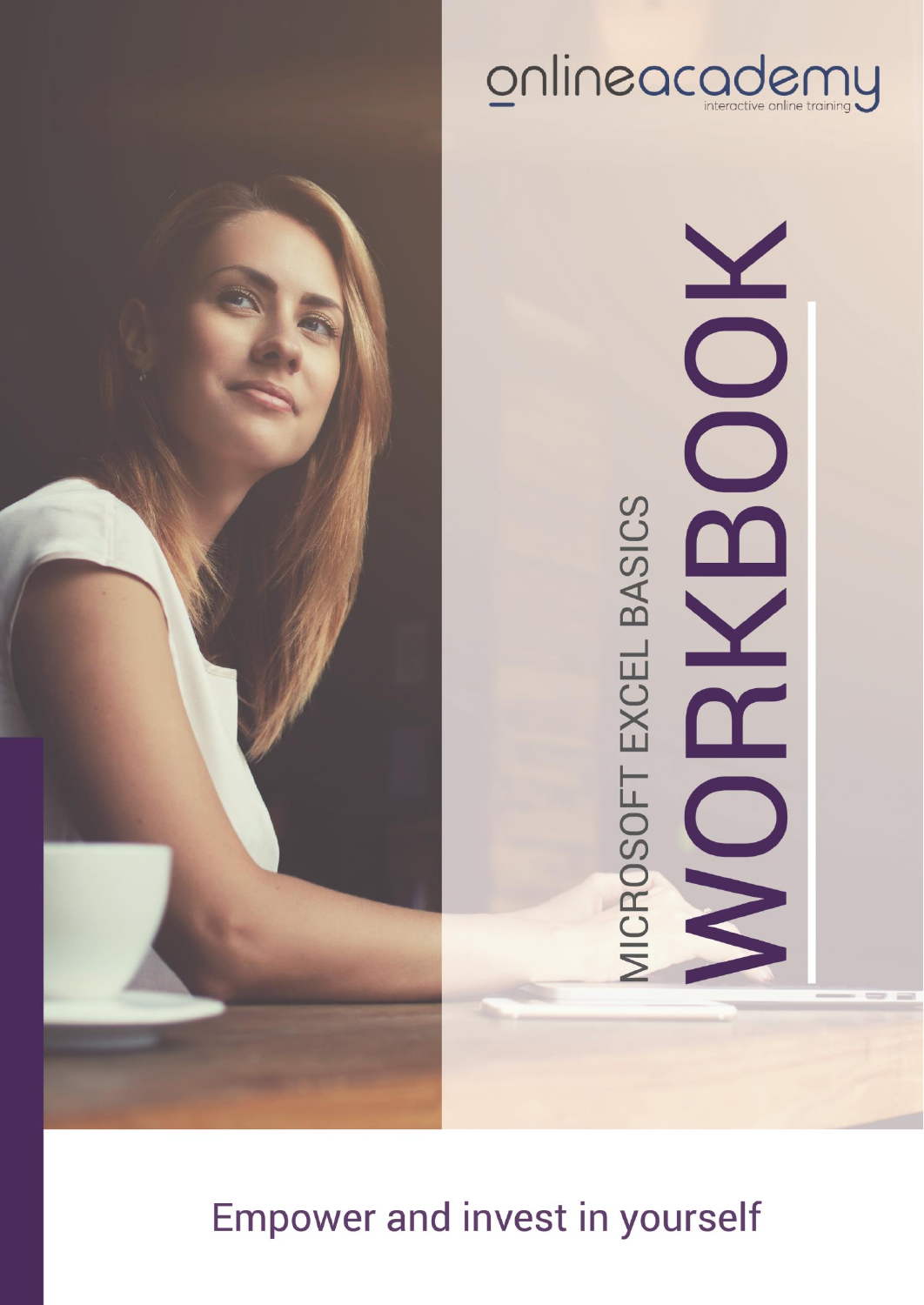# MODULE 01 INTRODUCTION TO MICROSOFT EXCEL

Exploring the Excel Interface

This course is an introduction to Microsoft® Office Excel ® based on the 2013 version layout, and is designed for learners who desire to gain the necessary skills to create, edit, format, and print basic Microsoft Office Excel worksheets.

However basic these skills might sound, keep in mind that in order to perform more complex tasks in Excel, you need to master the basic skills.

Most jobs require basic Excel skills. These basic Excel skills are:

- Familiarity with Excel ribbons and user interface
- The ability to enter and format data, calculate totals and summaries through formulas
- Highlight data that meets certain conditions
- Creating simple reports and charts
- Understanding the importance of keyboard shortcuts and productivity tricks.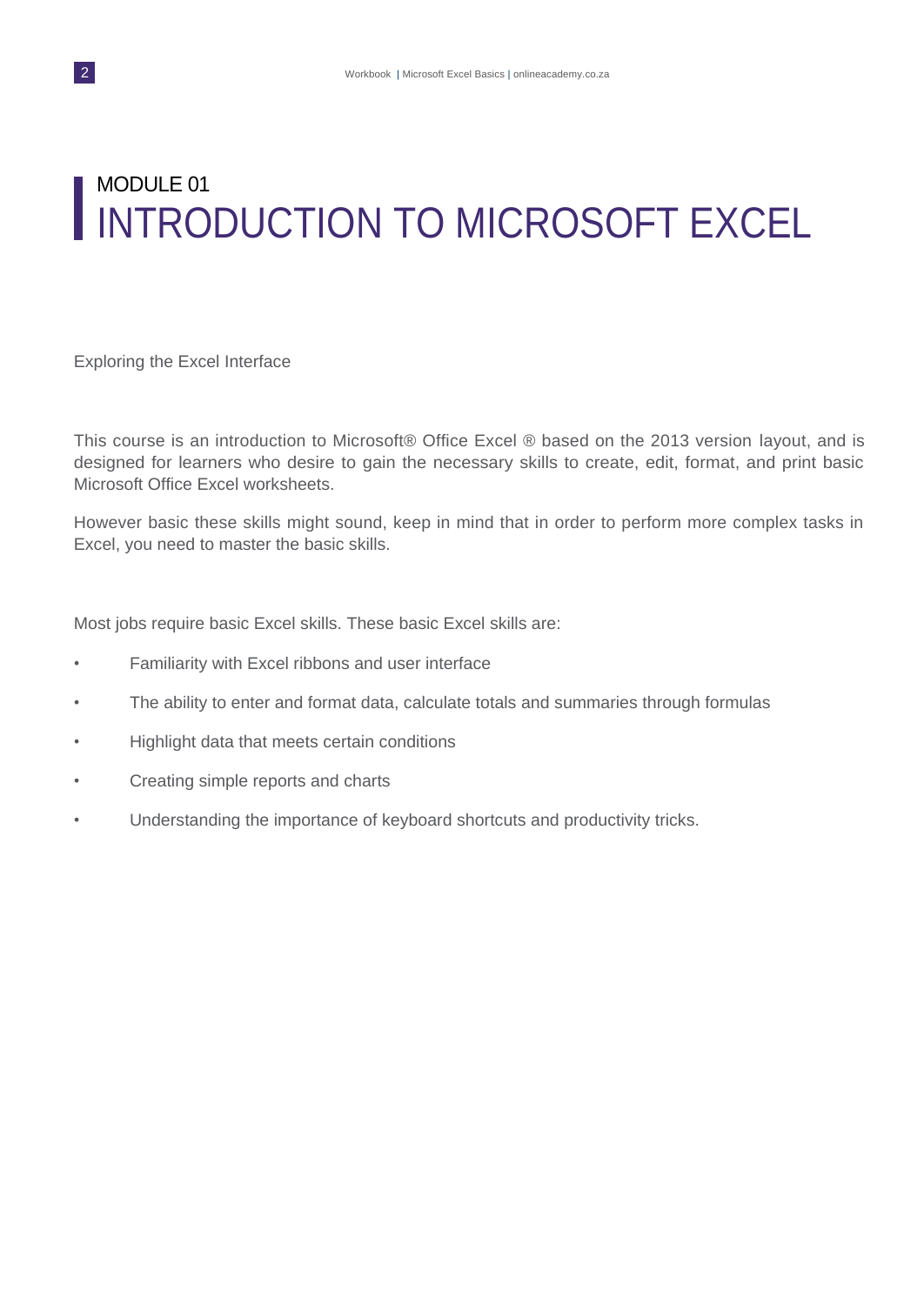# MODULE 01 INTRODUCTION TO MICROSOFT EXCEL

The purpose of Microsoft Excel

Microsoft Excel is a spreadsheet program that allows you to store, organize, and analyse information.

Anyone can learn how to take advantage of the program's powerful features. The purpose of Excel can be summarised as follow:

• Lay out your data

Organize your numeric or text data in spreadsheets or workbooks. Viewing it in context helps you make more informed decisions.

• Reformat and rearrange

As you look at different configurations, Excel learns and recognizes your pattern and auto-completes the remaining data for you. No formulas or macros required.

• Data analysis

Excel will perform complex analyses for you. And it summarizes your data with previews of pivot-table options, so you can compare them and select the one that tells your story best.

• Flow into charts and graphs

Excel can recommend the charts and graphs that best illustrate your data patterns. Quickly preview your options and pick those that present your insights most clearly.

Find your best storyline

Discover and compare different ways to represent your data-and your intents- visually. When you see the one that shows your data best, apply formatting, spark lines, charts, and tables with a single click.

• Highlight trends and patterns

Make it easy to spot trends and patterns in your data by using bars, colours and icons to visually highlight important values.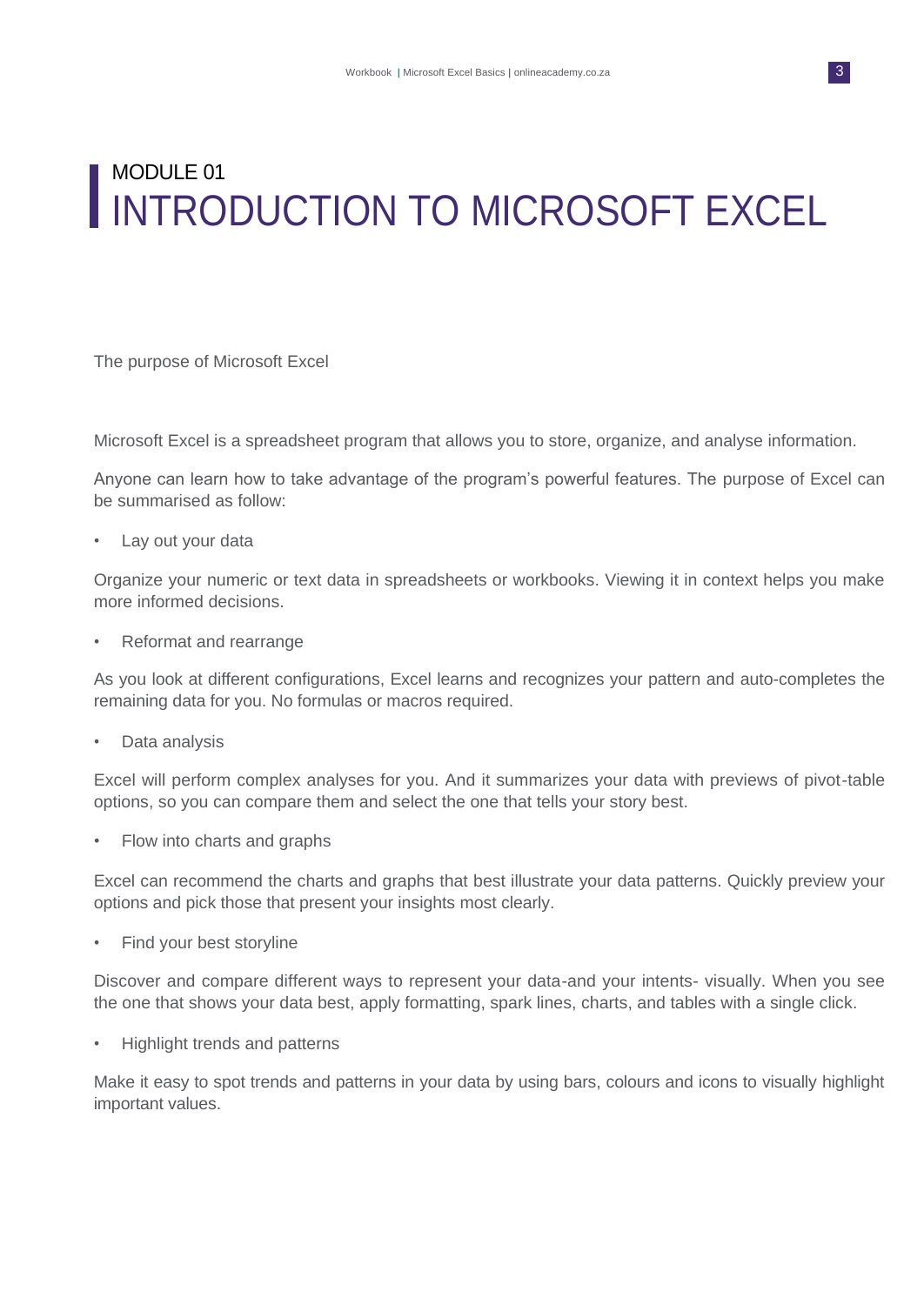### MODULE 01 EXERCISE 01

You were recently introduced to the basics of Microsoft Excel as a first time user, terms such as Ribbon and Backstage View is unknown to you.

You want to explore the application elements and familiarize with the unique terms.

Explore the application elements.

- 1. Open a Blank Excel Workbook.
- 2. On the Ribbon, select the File Tab to display the Backstage View.
- 3. Observe that the Backstage View consists of options to Save, Open, Print, and Close a workbook.
- 4. On the Ribbon, select the Page Layout Tab to view its commands.
- 5. Observe that the Themes, Page Setup, Scale to Fit, Sheet Options and Arrange groups are displayed along with relevant commands.
- 6. Select the other tabs on the Ribbon to view the commands and groups in them.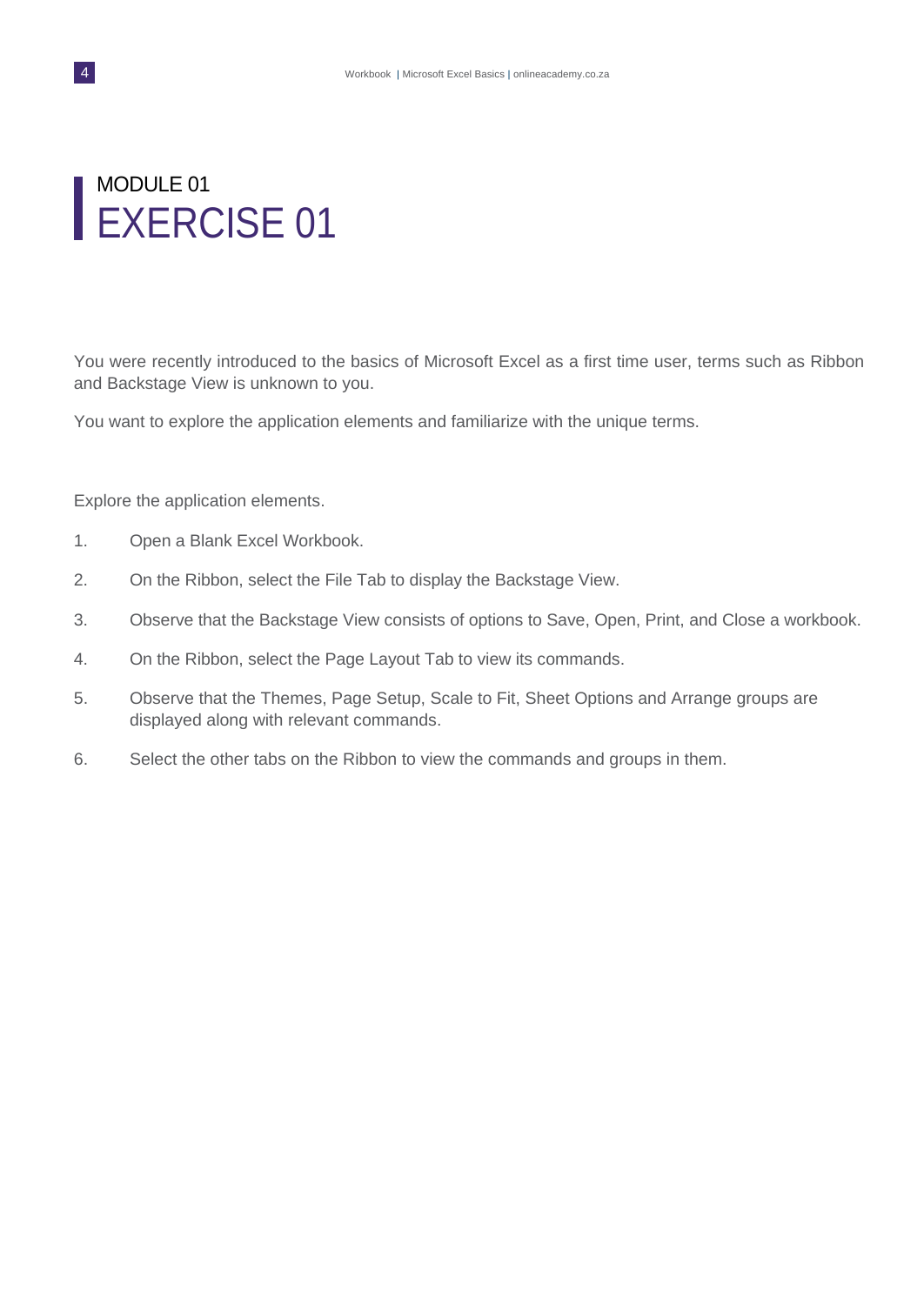

1. What advantages do you see for using Excel to store data?

2. In your estimation, which options in the Backstage view will allow you to perform tasks with ease?

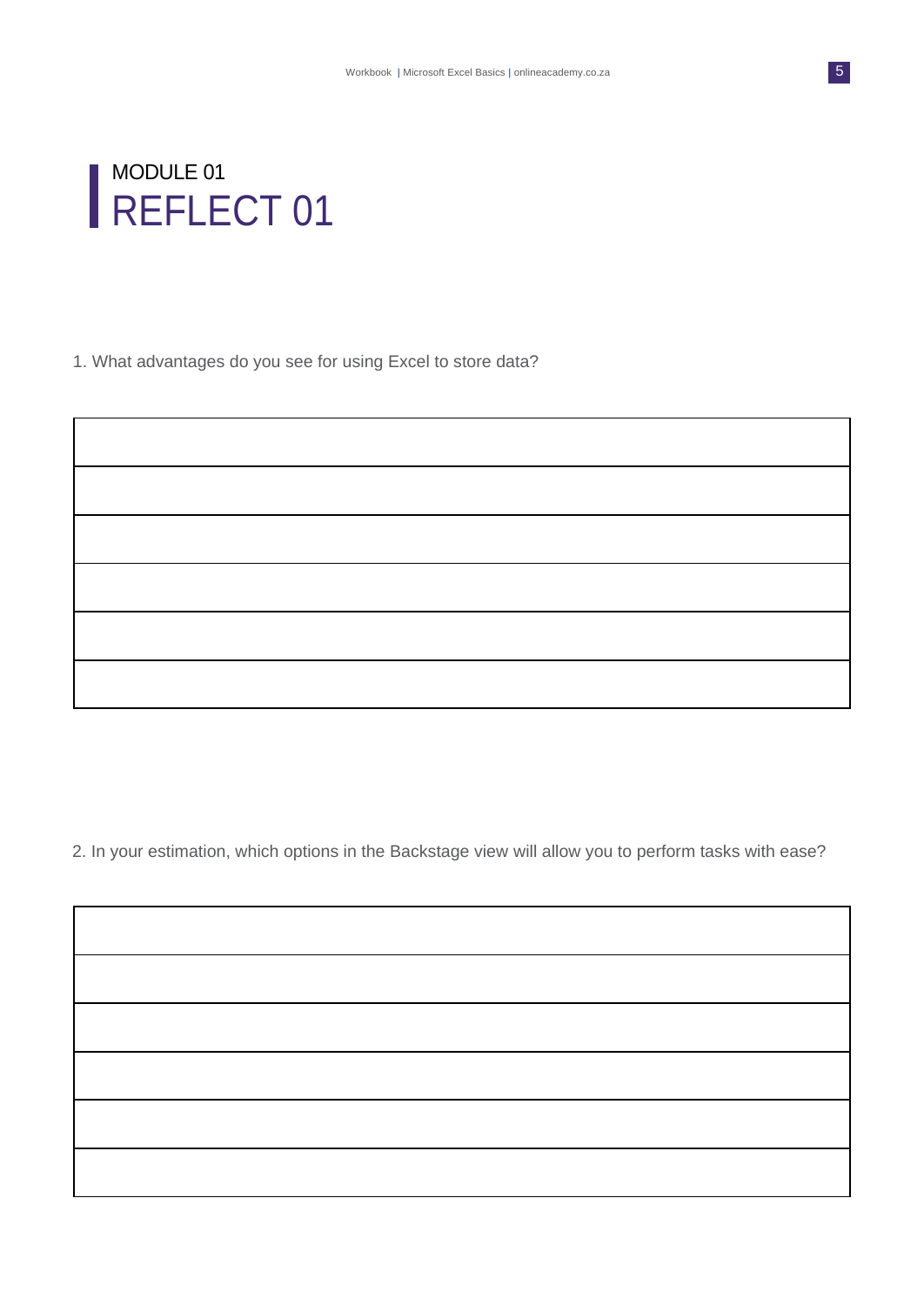### MODULE 01 EXERCISE 02

You have recently joined a new company as a sales manager.

In your job role. you are required to use the Excel application to analyze information.

You have not worked with the Excel application previously and you want to familiarize yourself with the interface elements of the Excel application.

Use this opportunity to practice the following instructions to familiarize yourself with the Excel interface.

Familiarize yourself with the interface elements of the Excel application

- 1. Open a blank Excel workbook.
- 2. Explore the Quick Access Toolbar, located just above the Ribbon.
- 3. Place the mouse point over each button to view its description.
- 4. Explore the Status Bar.
- 5. On the Status Bar, to the left of the Zoom Slider, place the mouse pointer over each of the buttons to view their descriptions.
- 6. Click the Page Break View Button
- 7. Click the Normal View Button to return to normal view.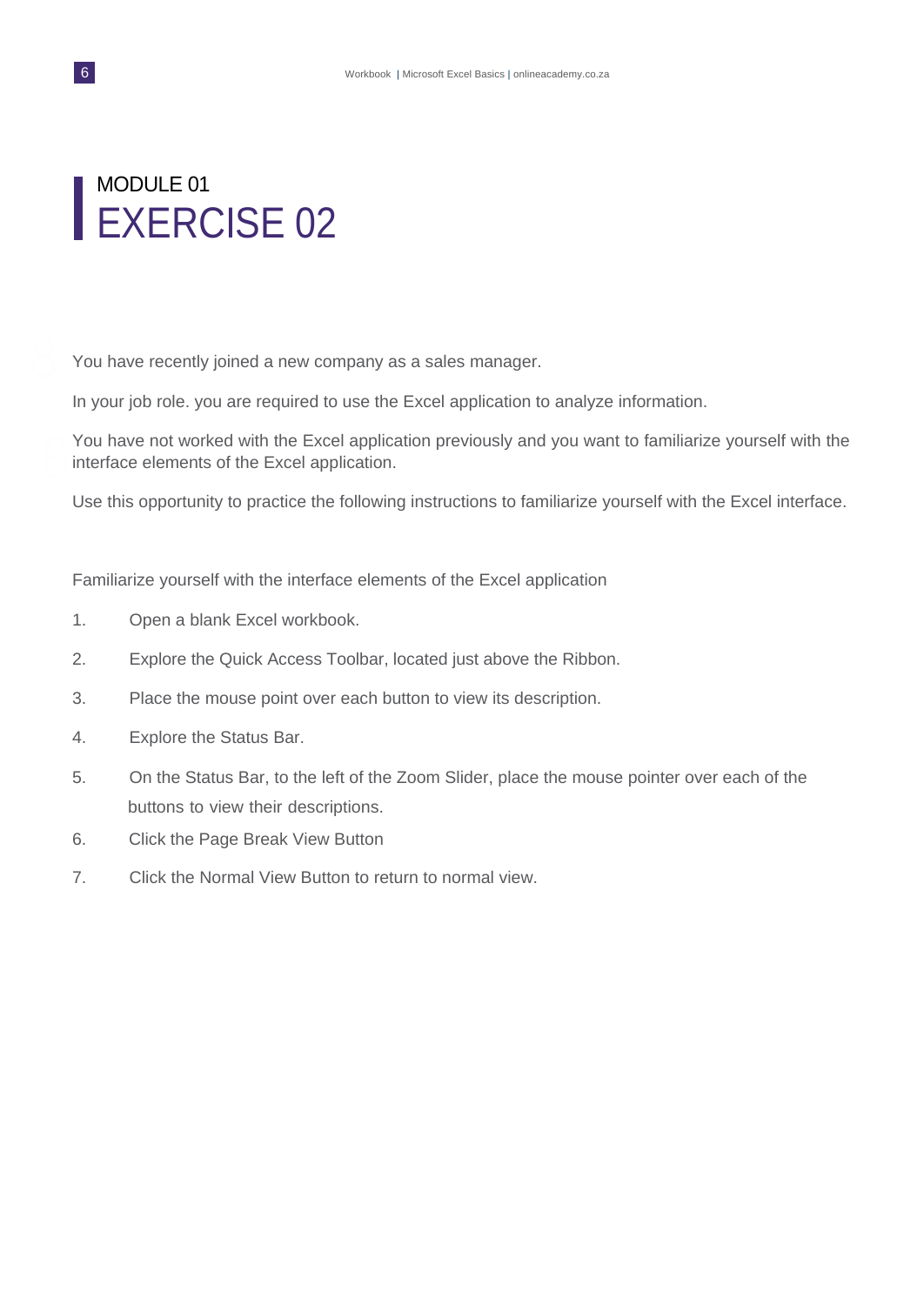

### MODULE 01 REFLECT 02

1.What advantages do you see for using the Quick Access Toolbar

2. Evaluate the difference between the Save and Save As command.

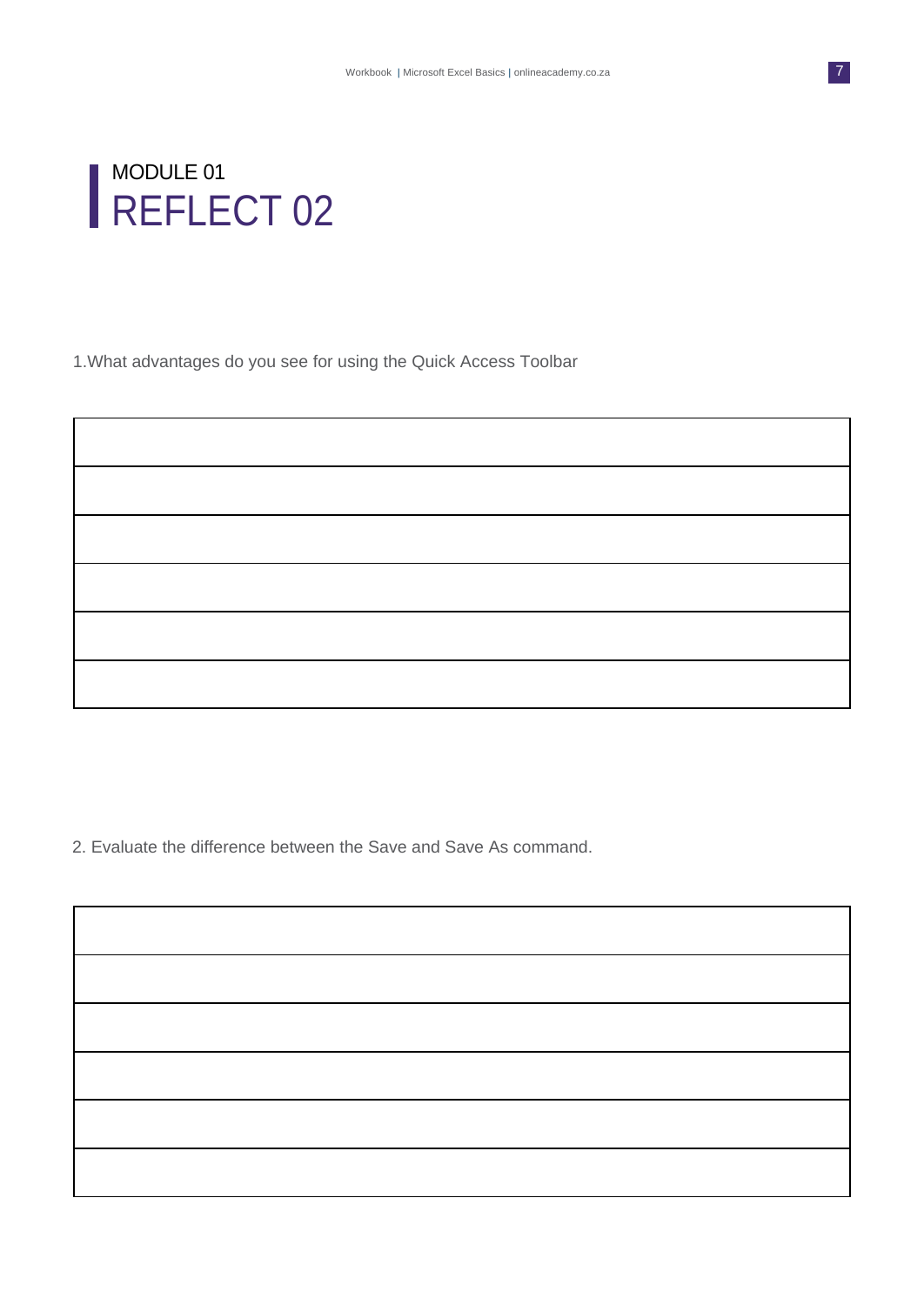# MODULE 02 CREATING & MODIFYING WORKBOOKS

Microsoft Excel Workbooks

A Microsoft Office Excel workbook is a file that contains one or more worksheets that you can use to organize various kinds of related information.

To view or modify data in Excel, you need to know how to work with worksheets. In this topic you will discover the analogy - if you will - of a workbook.

Column headings in Excel begin with the letter A and continue through to letter Z.

After the 26th column (column Z), headings become double letters (AA, ZZ). Row headings begin with 1 and continue through 1,048,576.

In Excel, cells are referenced based on the intersection of the respective column and row.

The Analogy of Workbooks

Data

Data can be in the form of text, numbers and non-alphanumeric symbols in a tabular format.

#### Spreadsheets

A paper or an electronic document that is used to store and manipulate data. It consists of rows and columns that intersect to form cells, where data entered is stored.

#### **Worksheets**

An electronic spreadsheet that is used for entering and storing data in Excel. An Excel worksheet contains columns and rows, which intersects like a grid to form cells.

#### **Workbooks**

A workbook is an Excel file that acts as a container for related Excel worksheets. The name of the workbook is displayed on the title bar of the Excel application window. By default, a new blank workbook contains three worksheets (Sheet1, Sheet2, and Sheet3).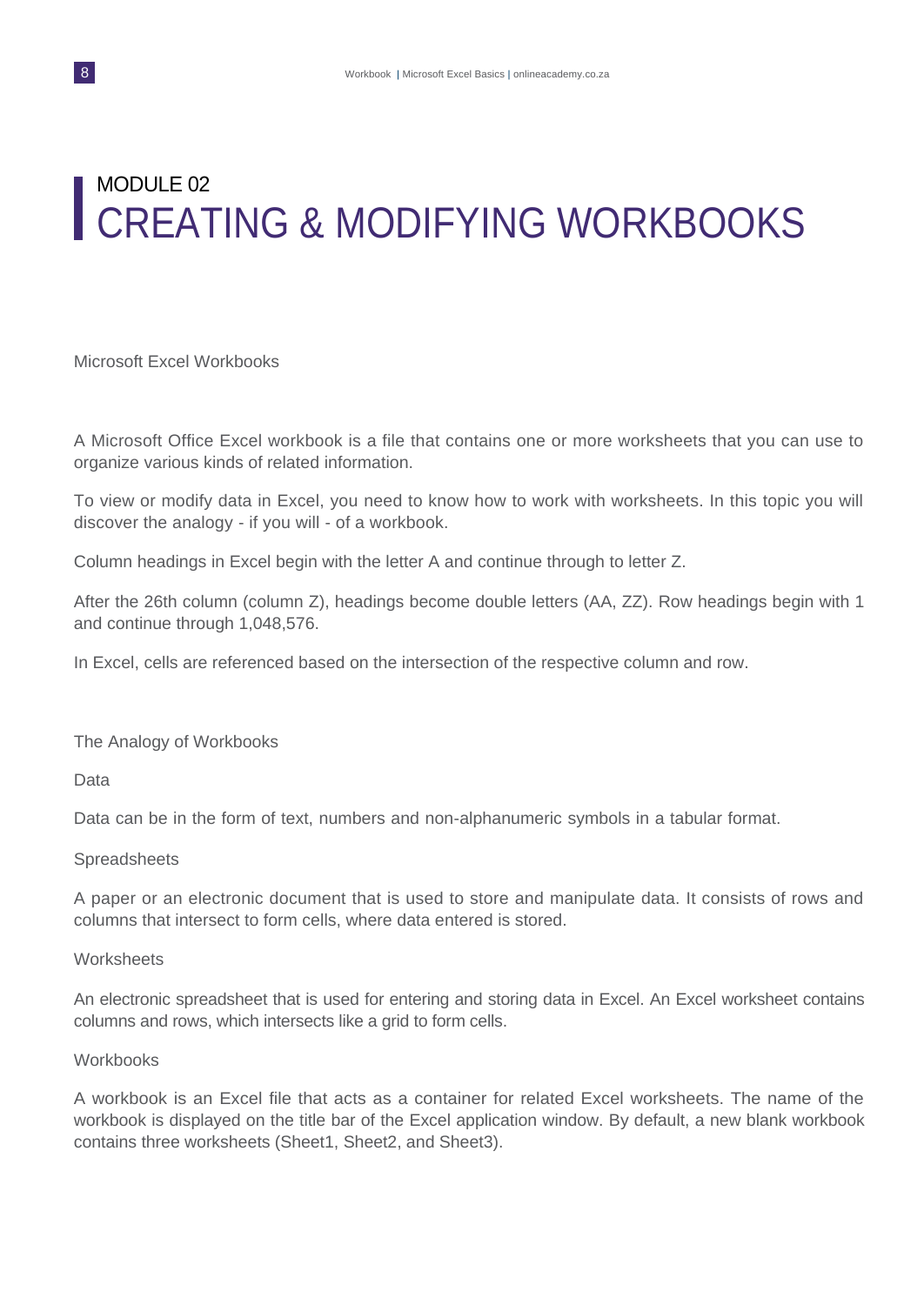# MODULE 02 CREATING & MODIFYING WORKBOOKS

Navigate through worksheets

- You can use a mouse pointer to navigate through worksheets. This includes navigating to a specific cell in a worksheet or to a different worksheet in a workbook.
- You can use a keyboard to navigate within and across worksheets in a workbook to enter, view or modify data.

Mouse Pointer Selection Options

- Worksheet display Up or Down
- Top or Bottom Vertical scroll arrow
- Worksheet display Left or Right
- Left or Right Horizontal scroll arrow
- Move to a specific cell in a worksheet
- Click in the Name Box and type the cell reference
- Display different worksheets
- Click the name of the desired worksheet on the sheet tab bar.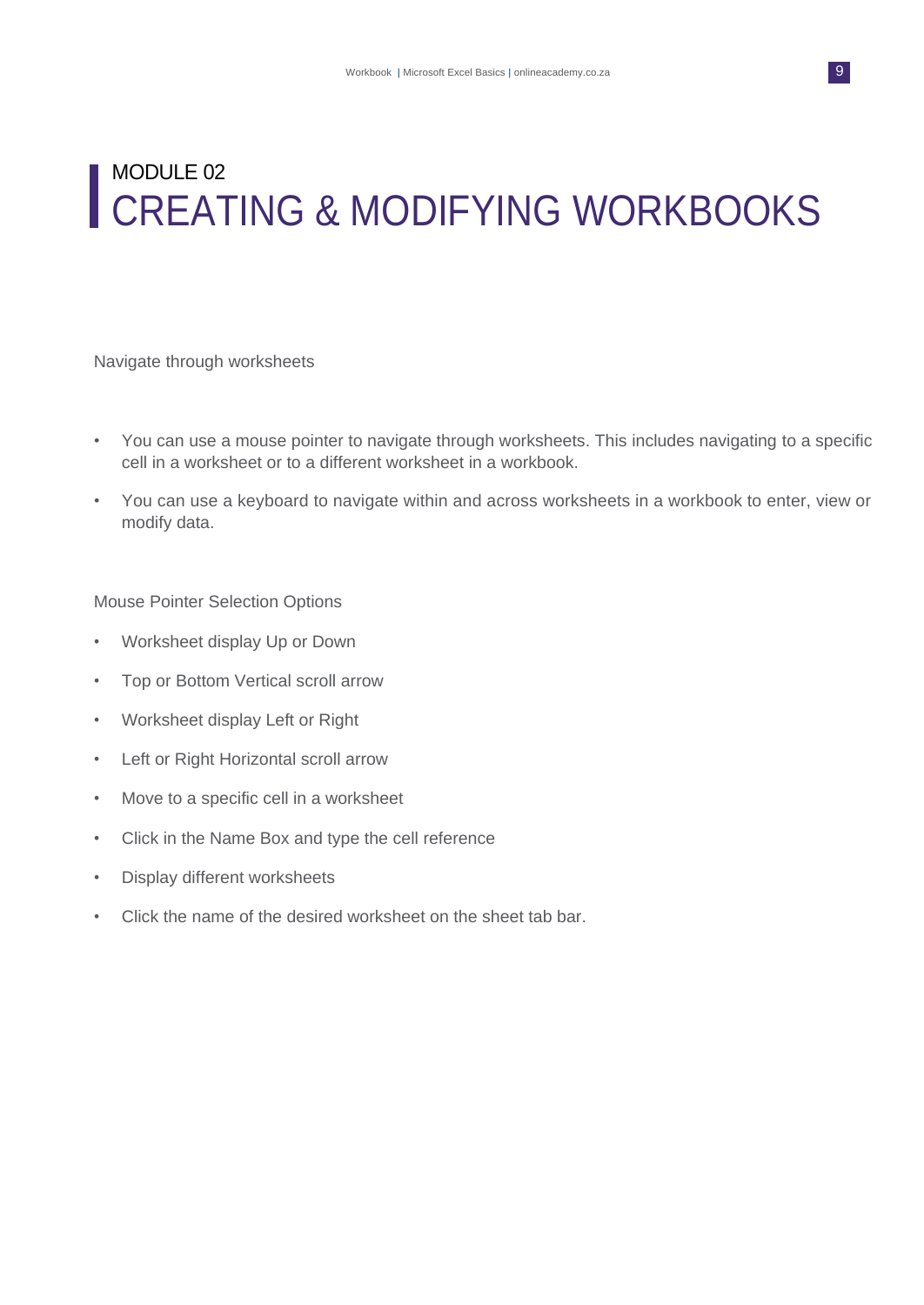### MODULE 02 EXERCISE 01

You want to familiarize yourself with the sales trend for your team to prepare a report on your team's performance for the past year. You need to view the relevant information for each sales person from the workbook.

#### 1. View Specific Cells

- Open a Prepared Workbook / Blank Workbook
- Scroll down and select any cell between Row 15 and Row 30
- Hold down CTRL and press Home to navigate to the beginning of the worksheet
- Hold down CTRL and press Page Down to move to the next worksheet.
- Observe that Sheet2 is selected
- 2. Select a Continuous Range of Cells
- Scroll down and select Cell A20
- Hold down SHIFT and click M21 to select the range of cells from A20 to M21
- At the top left corner of the worksheet, below the Name Box, click the Select All button to select the entire worksheet
- Click on an empty cell to deselect the section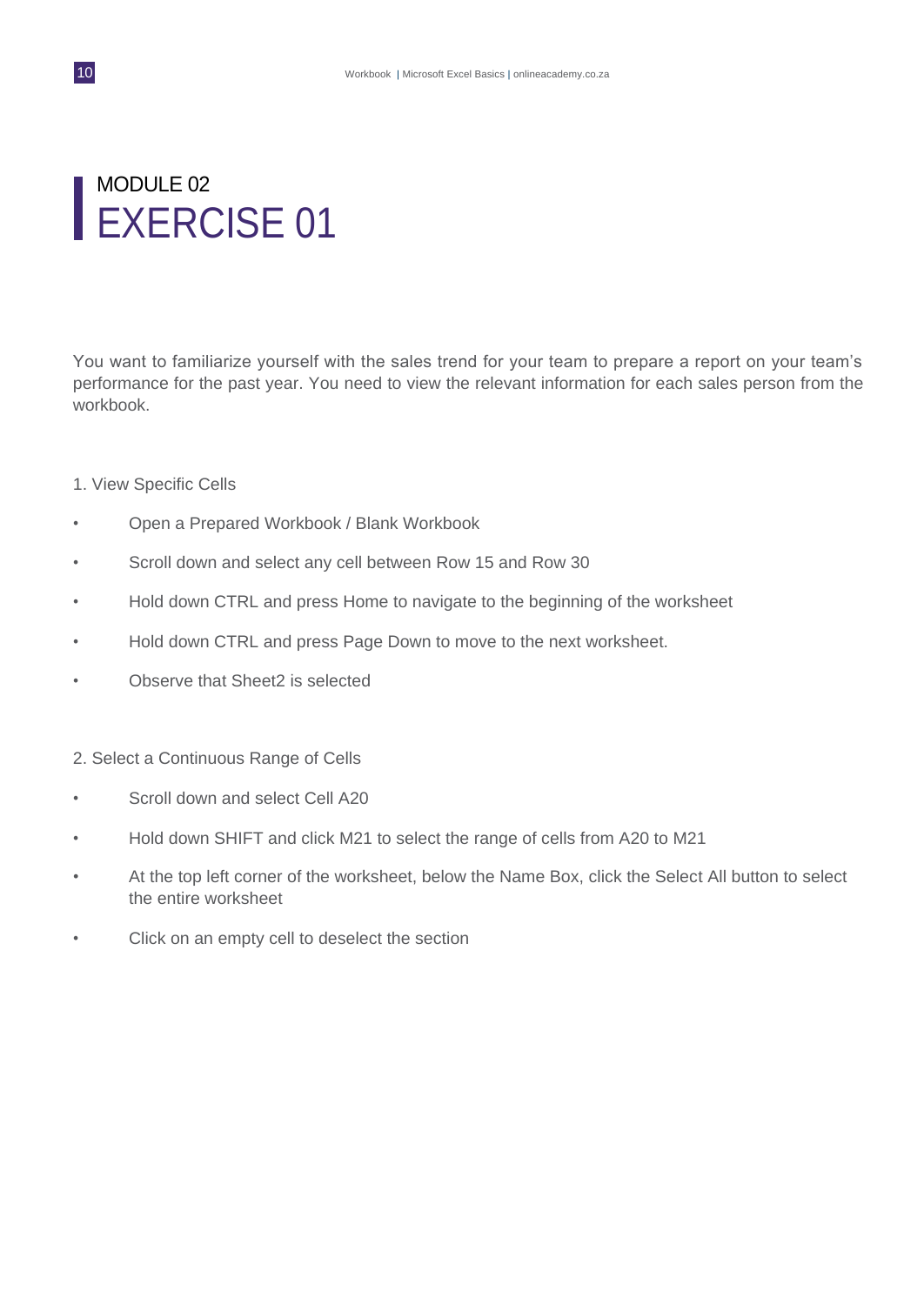

1. Evaluate the difference between a Workbook and a Worksheet.

2. Do you think keyboard navigation is beneficial to you? Why?

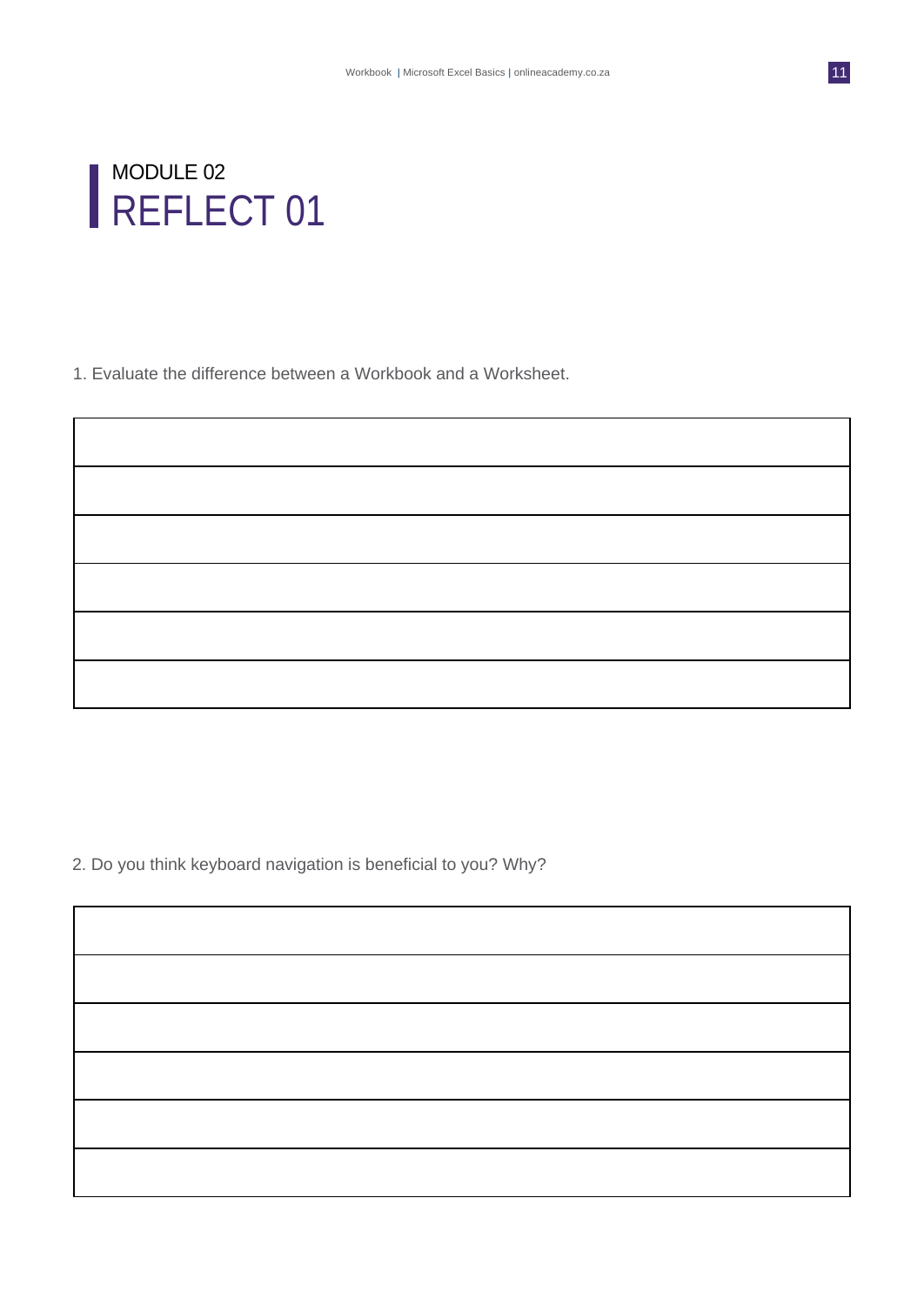### MODULE 02 EXERCISE 02

Your company recently introduced two new products. You have the sales data for these products on a printed paper. You want to create an invoice with this data in an Excel worksheet to send it to a customer.

#### 1. Enter column headings

- On the Quick Access Toolbar, click New to open a Blank Workbook
- In cell A1, type Product and press Tab to move to cell B1
- In cell B1, type Quantity and press Tab
- In cell C1, type Price and press Tab
- In cell D1, type Date of Shipment and press Enter

#### 2. Enter the name of the products

- Click cell A3, type Pen and press Enter
- In cell A4, type Chart
- 3. Enter the data for quantity
- Click cell B3, type Printer and press Enter
- In cell B4, type Scanner
- 4. Enter the price and date of shipment
- Click cell C3, type 2300 and press Enter
- In cell C4, type 1200
- Enter today's date in cells D3 and D4
- Save the workbook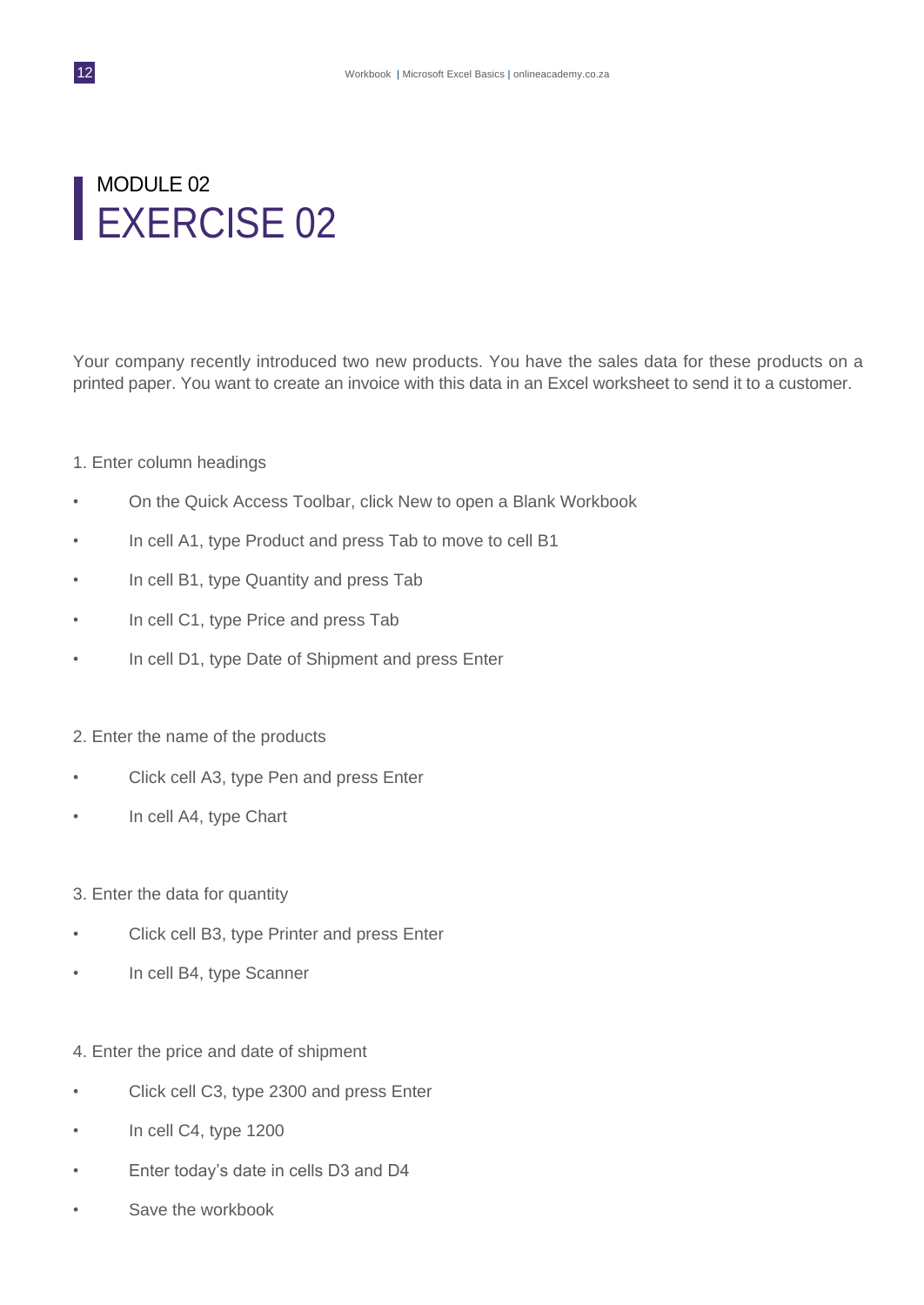

1. What advantage is digital storage compared to the data on paper?

2. Would you agree that Keyboard navigation should be developed for more efficient navigation?

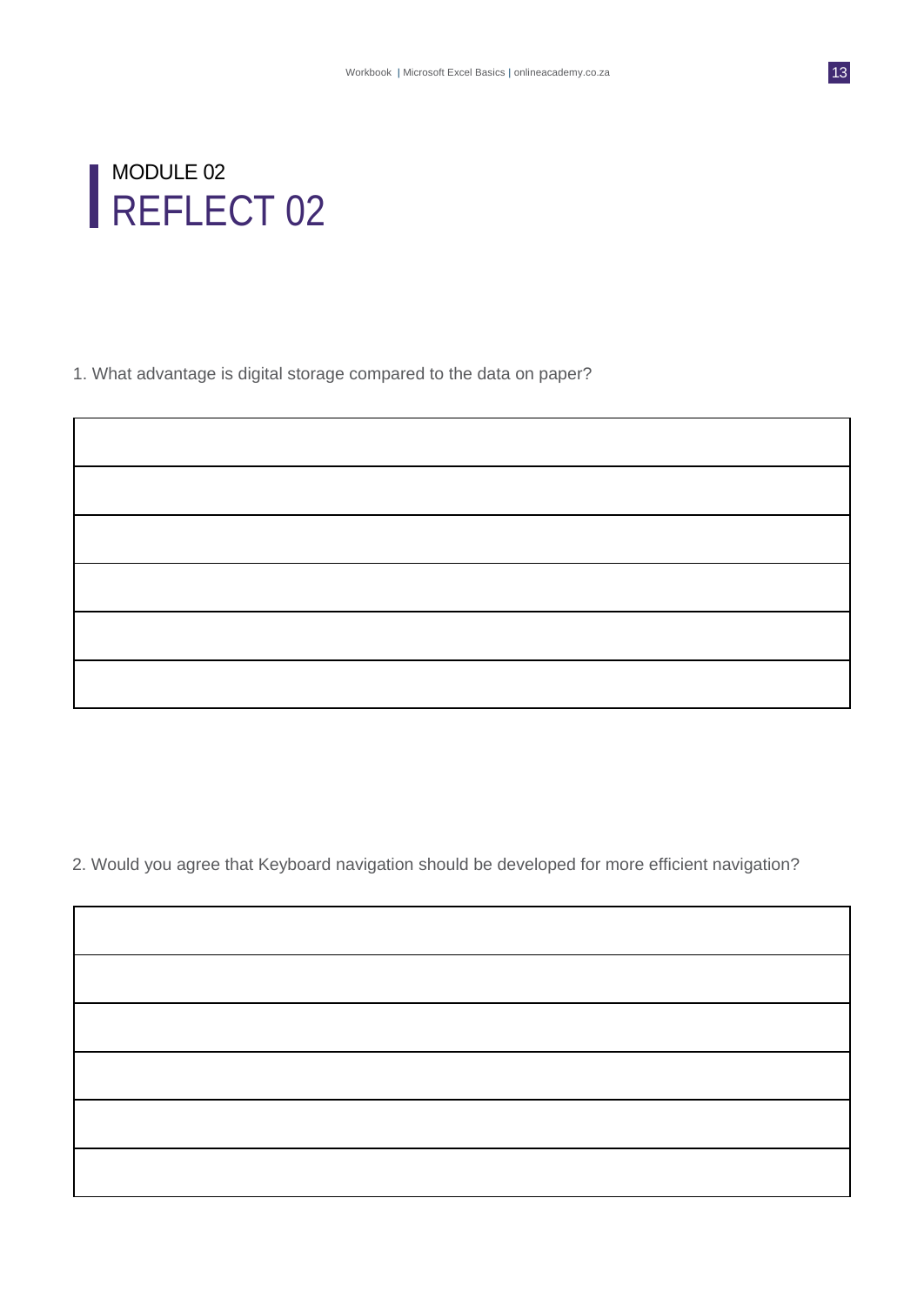# MODULE 03 PERFORMING BASIC CALCULATIONS

Getting started with Excel Formulas

You have created a basic worksheet and entered data, and you explored the purpose of naming cells and ranges.

Now you are ready to work with data that contains trends and patterns to be analysed. To identify these trends and patterns, you need to perform some calculations based on the data.

Performing calculations manually can be tiresome, time consuming and prone to errors.

However, you can use Excel's formulas and built-in functions to perform data calculations quickly and free of errors.

The Definition of a Formula

A formula is a

Symbolic representation that defines the standard procedure for a calculation.

A formula comprises an expression to the right and a resultant to the left of an equal sign.

The expression in a formula usually consists of a combination of variables, constants, and operators.

An Excel formula is a type of formula that

can be used to perform calculations on the data that is entered in Excel worksheets.

All formulas in Excel begin with an EQUAL SIGN (=) and contain various components such as arguments and operators.

The result of an Excel formula is stored in the cell where the formula is entered.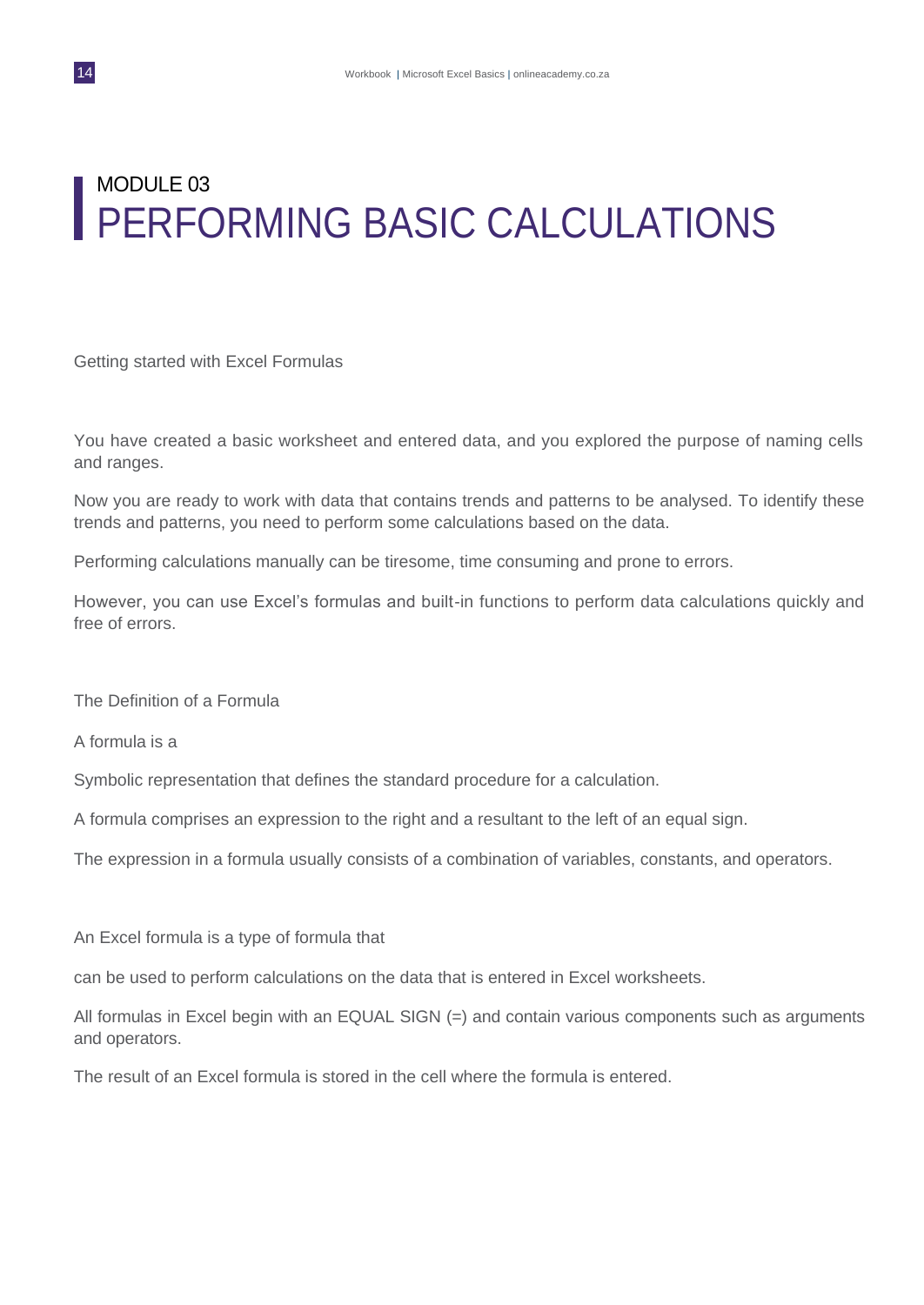# MODULE 03 **PERFORMING BASIC CALCULATIONS**

The various Elements of an Excel Formula

#### References

Addresses of cells or ranges of cells on a worksheet that refer to the location of the values or data on which you need to apply a formula for calculation.

#### **Operators**

Symbols that specify the kind of calculation that needs to be performed on the components of a formula.

#### **Constants**

Numbers or text that do not change in a formula.

Functions

Predefined formulas in Excel that are used to simplify complex calculations.

#### Mathematical Operators

Mathematical operators are symbols or signs that are used to represent an arithmetic operation in Excel.

- Plus sign ( + ) Add
- Minus sign ( ) Subtract
- Asterisk (\*) Multiply
- Forward Slash ( / ) Divide
- Caret symbol (^) Exponent
- Open and closed parentheses
- Group computation instructions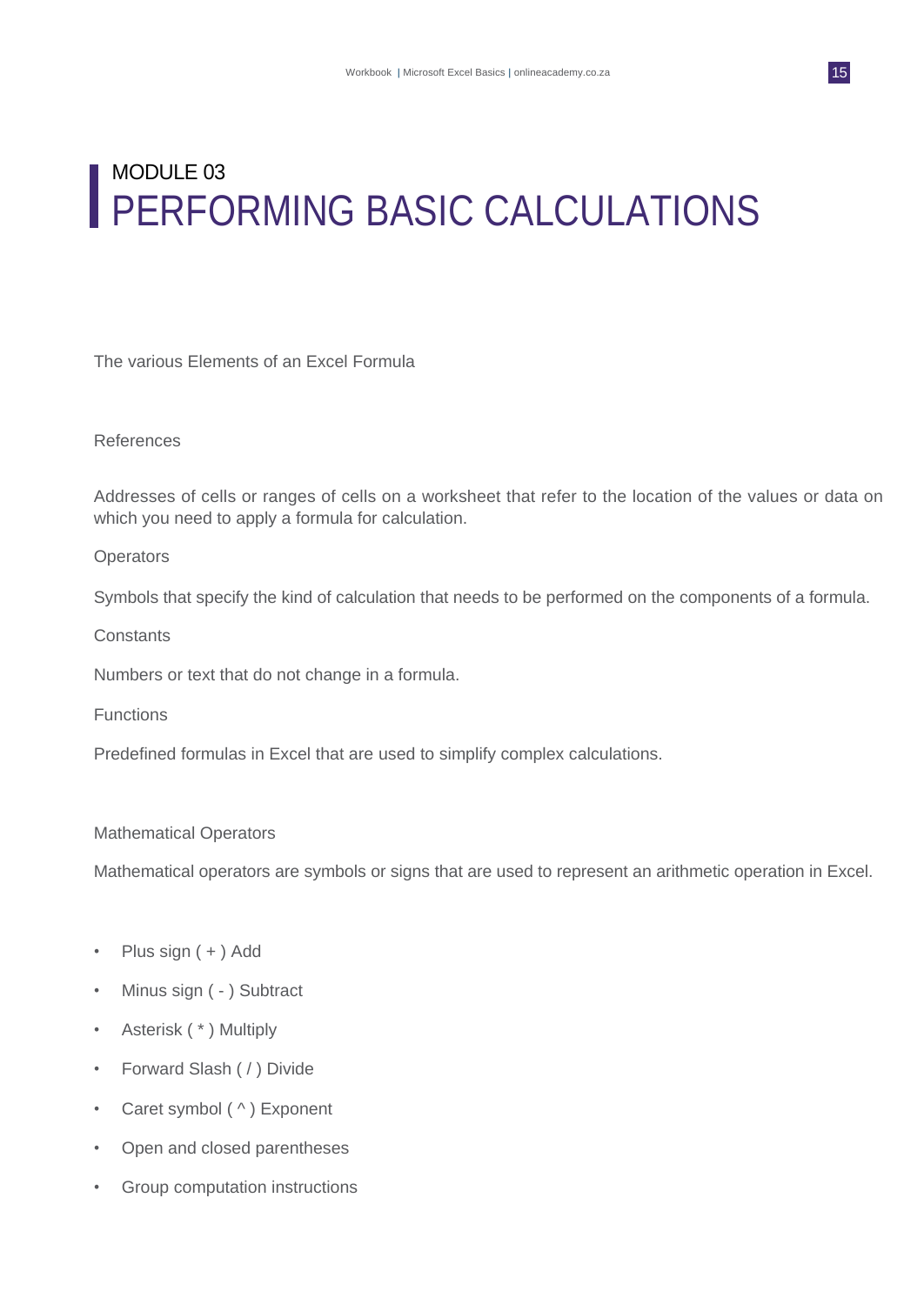### MODULE 03 EXERCISE 01

The management of your company has planned to introduce four new products in the market. You need to determine the profitability of these products by analysing totals. Before you can start you need to become familiar with basic calculations in Excel

- 1. Calculate a total
- Open a blank workbook
- Click cell A1, insert 100
- Click cell A2, insert 150
- Click cell A3, insert 200
- In cell A4, type =A1+A2+A3 and press Enter to display a total of 450
- In cell A5, multiply the total by 2
- Type =A4\*2 and press Enter to display a total of 900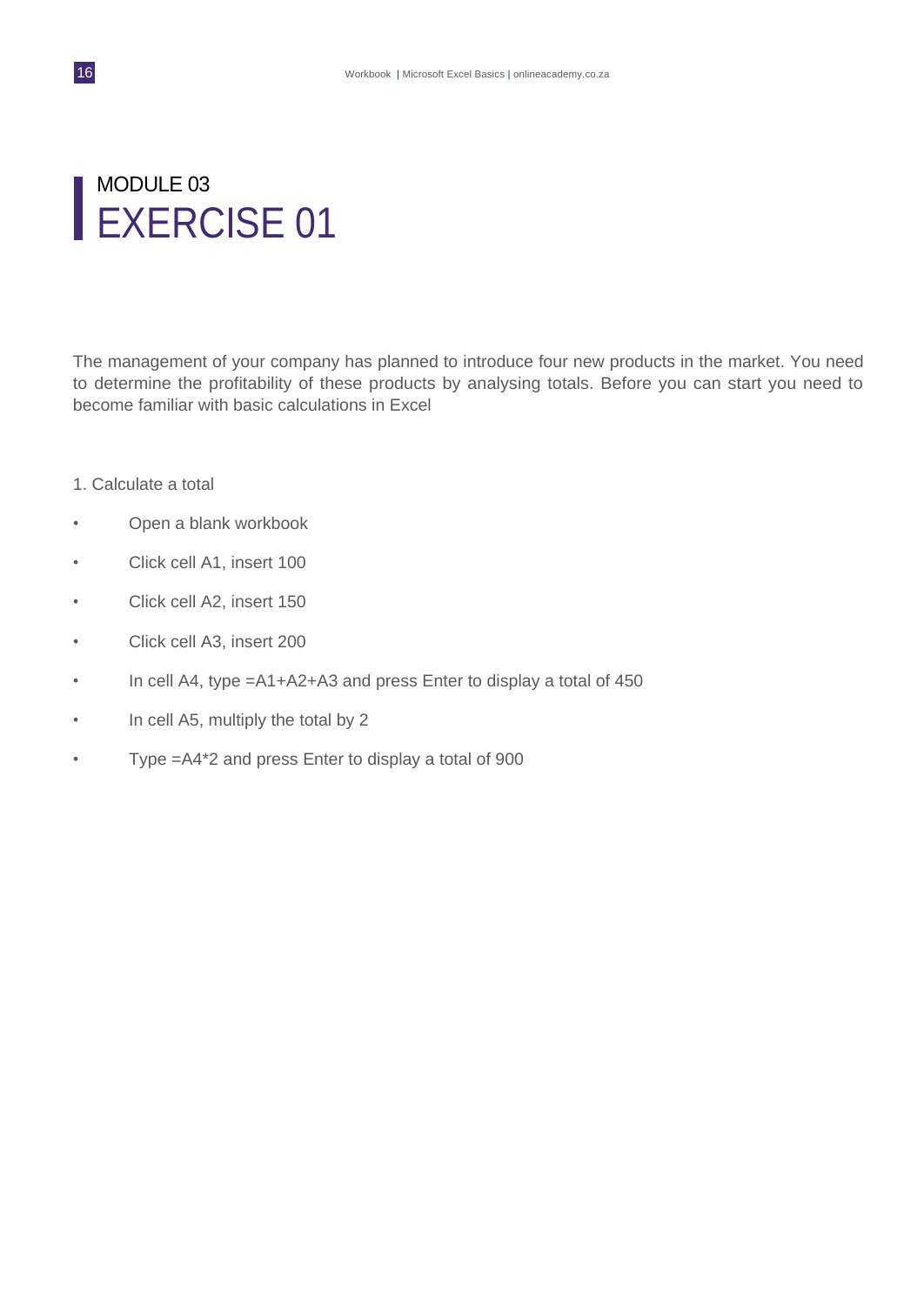

1. How can the use of basic formulas improve workflow?

2. Evaluate the value of order of parenthesis.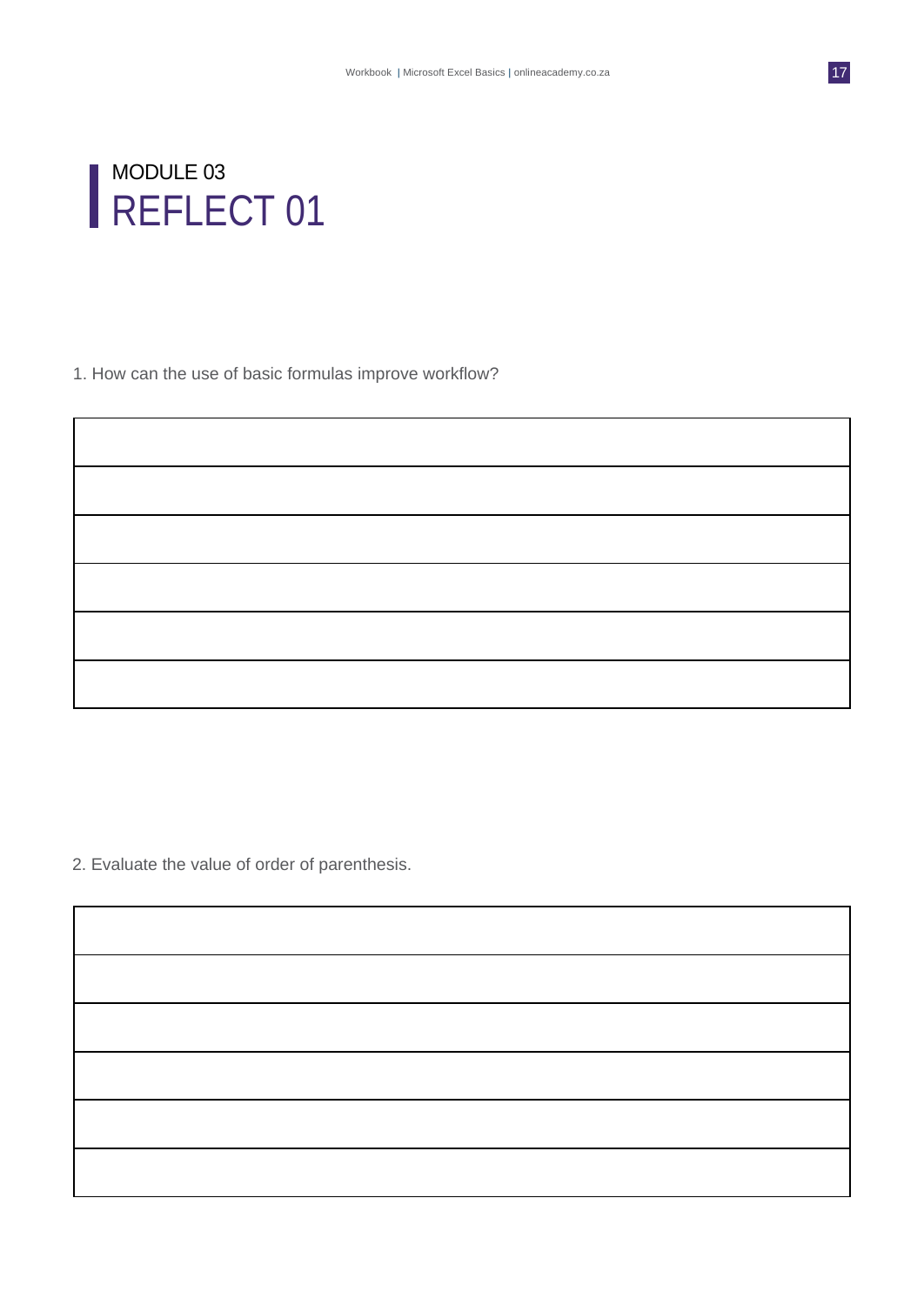### MODULE 03 EXERCISE 02

You want to determine the data of the highest value, the lowest value and the average value.

- 1. Identify the labels
- Open the previous worbook
- In cell A7, type Average
- In cell A8, type Maximum
- In cell A9, type Minimum
- 2. Calculate the average
- In cell B7, type =av
- In the AutoComplete list, double click AVERAGE
- Select range A1:A4, and press Enter
- Observe the Average displayed
- 3. Calculate the maximum value
- In cell B8, type =ma
- In the AutoComplete list, double click MAX
- Select range A1:A4, and press Enter
- Observe the Maximum Value displayed
- 4. Calculate the minimum value
- In cell B9, type =min
- In the AutoComplete list, double click MIN
- Select range A1:A4, and press Enter
- Observe the Minimum Value displayed
- Save the Workbook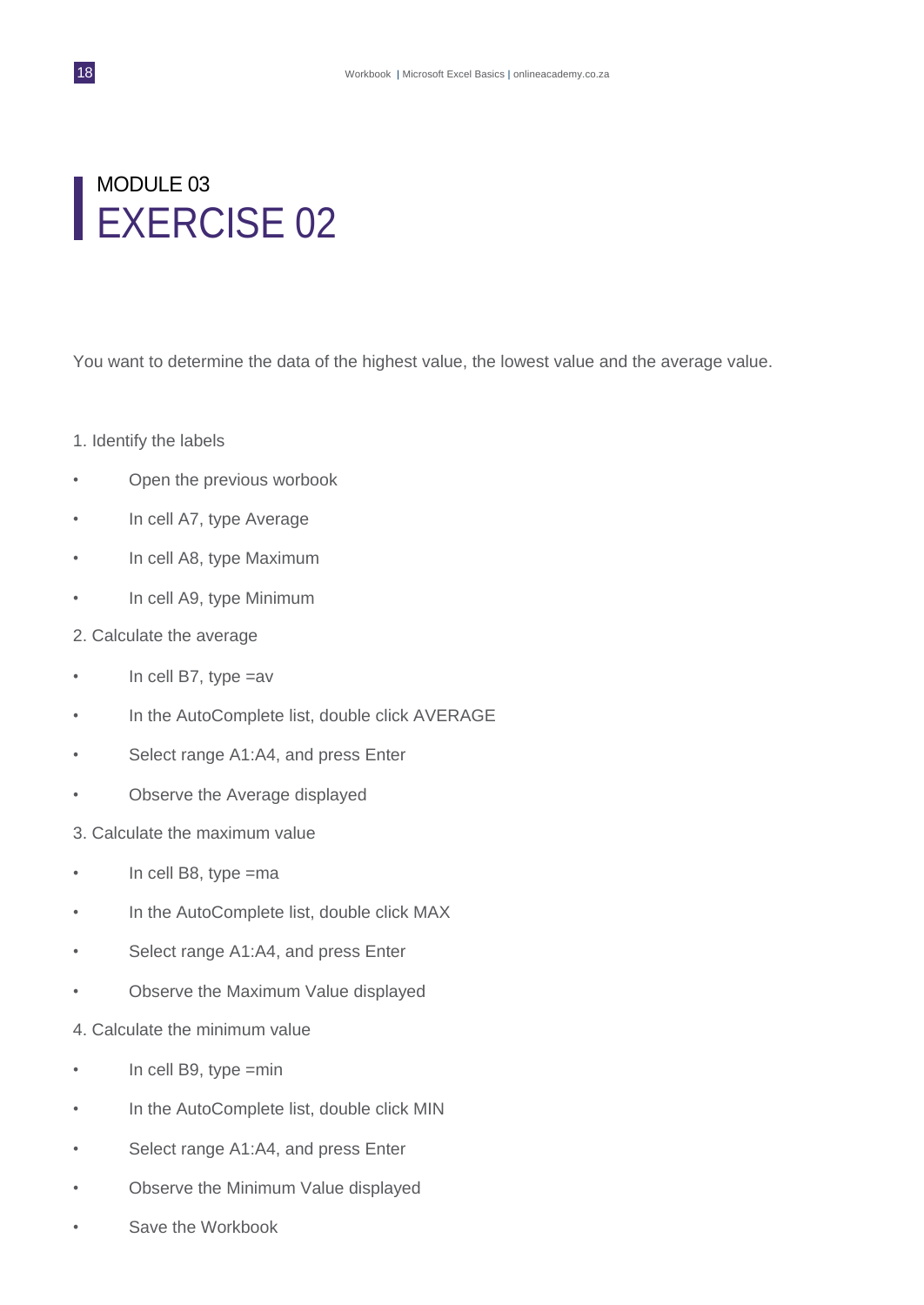

1. How can the use of the AutoComplete feature benefit your workflow?

2. Which common function would you deem most useful? Why?

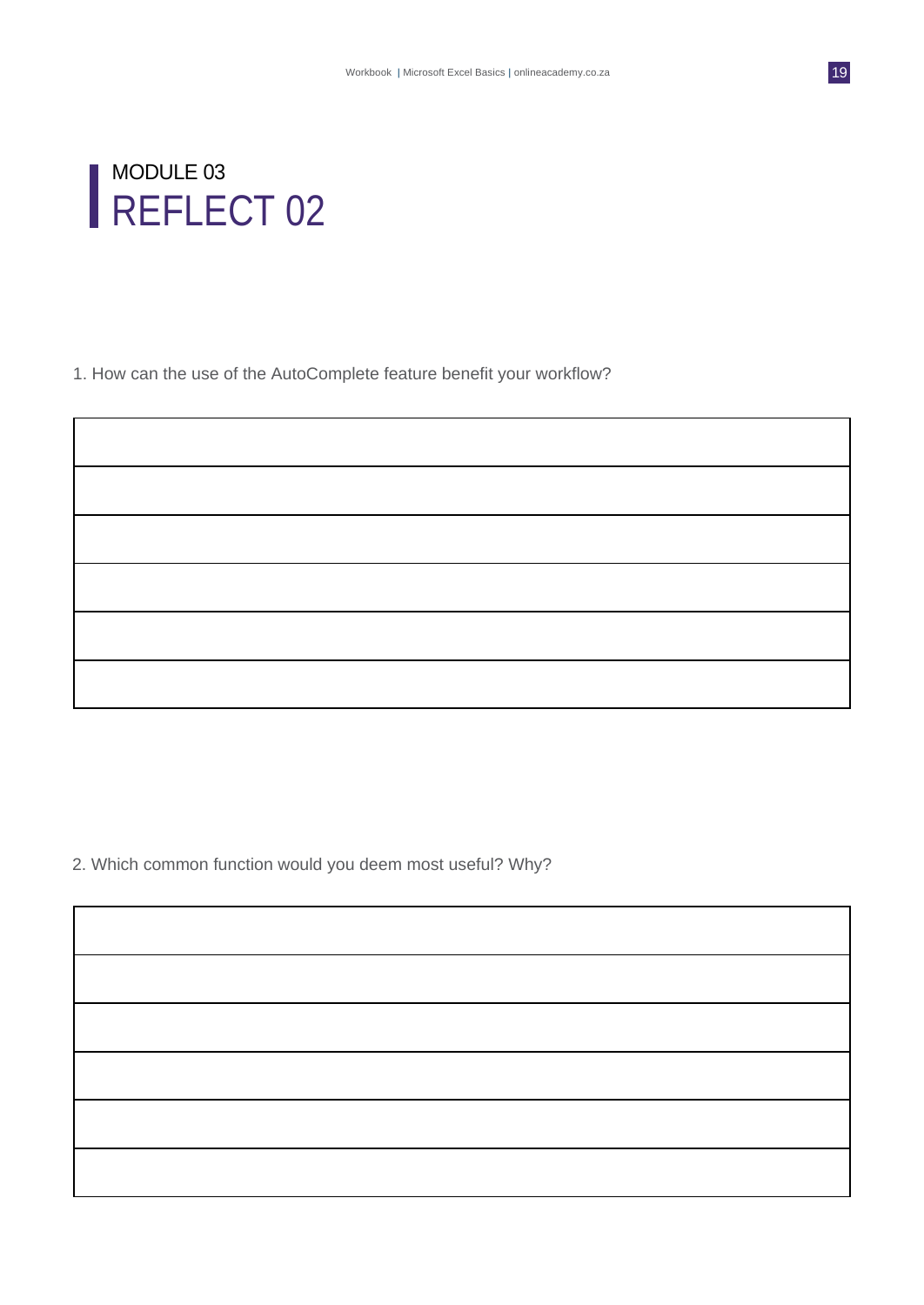# MODULE 04 WOKING WITH RANGES & CELLS

Range Names in Excel

To view or modify data in Excel, you need to know how to work with worksheets and understanding the concept behind cells and naming them, for more efficiency and clear identification within a worksheet.

A name is a meaningful shorthand that makes it easier to understand the purpose of a cell reference, constant, formula, or table, each of which may be difficult to comprehend at first glance.

Let's look at common examples of names and how they can improve clarity and understanding.

Name Examples

TYPE: Reference

NONAME: =SUM(C20:C30)

WITH NAME: =SUM(FirstQuarterSales)

Types of Names

There are several types of names that you can create and use.

a) Defined name

A name that represents a cell, range of cells, formula, or constant value. You can create your own defined name, and Microsoft Excel sometimes creates a defined name for you, such as when you set a print area.

b) Table name

A name for an Excel table, which is a collection of data about a particular subject that is stored in records (rows) and fields (columns). Excel creates a default Excel table name of Table1, Table2, and so on, each time that you insert an Excel table, but you can change a table's name to make it more meaningful.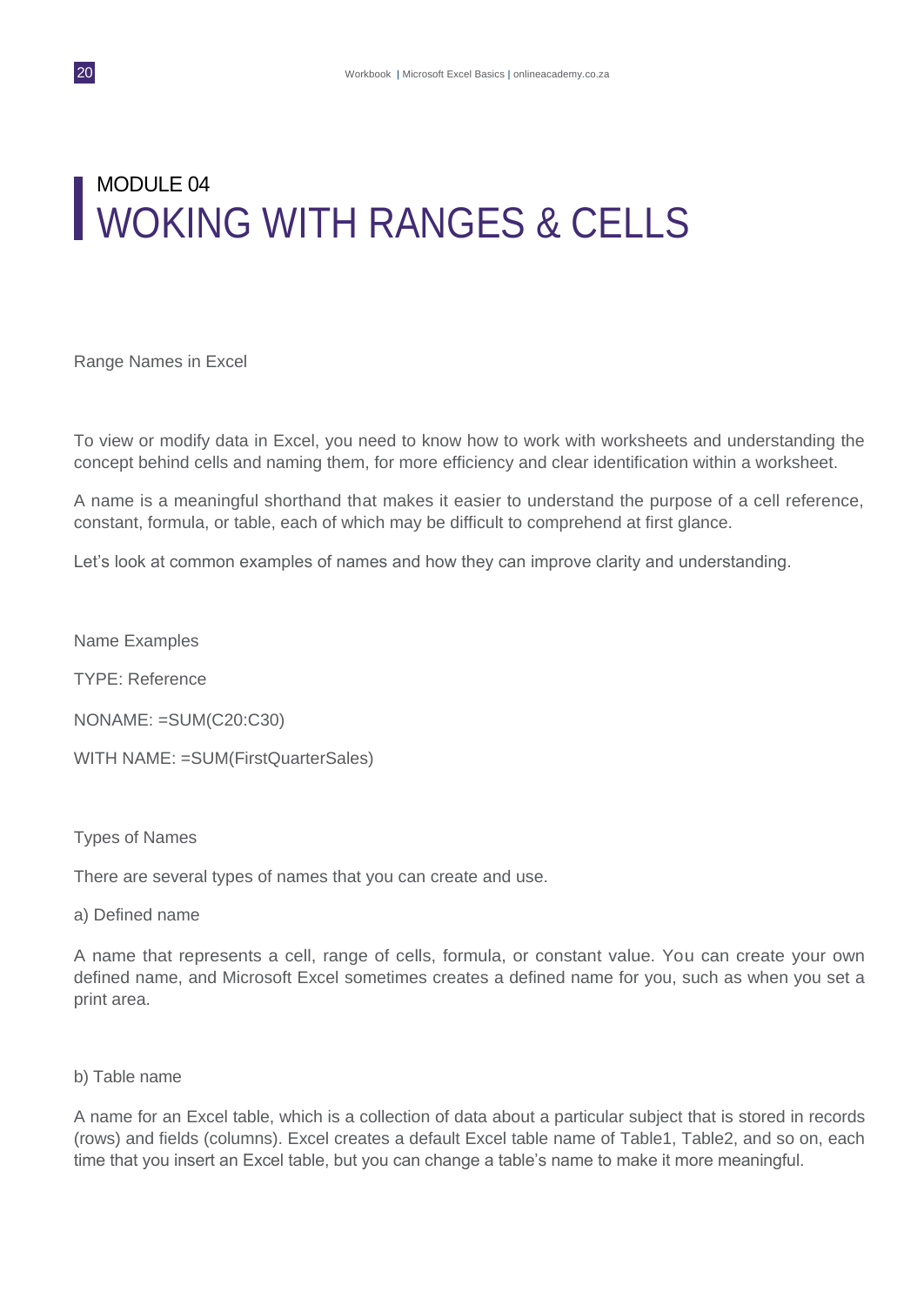# MODULE 04 WOKING WITH RANGES & CELLS

The Scope of a Name

The scope of a name is the location within which the name is recognized without qualification.

All names have a scope.

Either to a specific worksheet (Local Worksheet level) or to the entire workbook (Global Workbook level).

To use a local worksheet name in another worksheet, you can qualify it by preceding it with the worksheet name, as the following example shows:

Sheet1!Budget\_Total

#### For example:

If you have defined a name, such as Budget Total, and its scope is Sheet1, that name is recognized only in Sheet1, but cannot be recognized in other sheets without qualification.

If you have defined a name, such as Sales Dept Goals, and its scope is limited to the workbook, that name is recognized for all worksheets in that workbook, but not for any other workbook.

Excel prevents you from defining a name that is not unique within its scope. However, you can use the same name in different scopes:

For example:

You can define a name, such as YearlyProfit, that is scoped to Sheet1, Sheet2, and Sheet3 in the same workbook. Although each name is the same, each name is unique within its scope. You might do this to ensure that a formula that uses the name, YearlyProfit, is always referencing the same cells at the local worksheet level.

21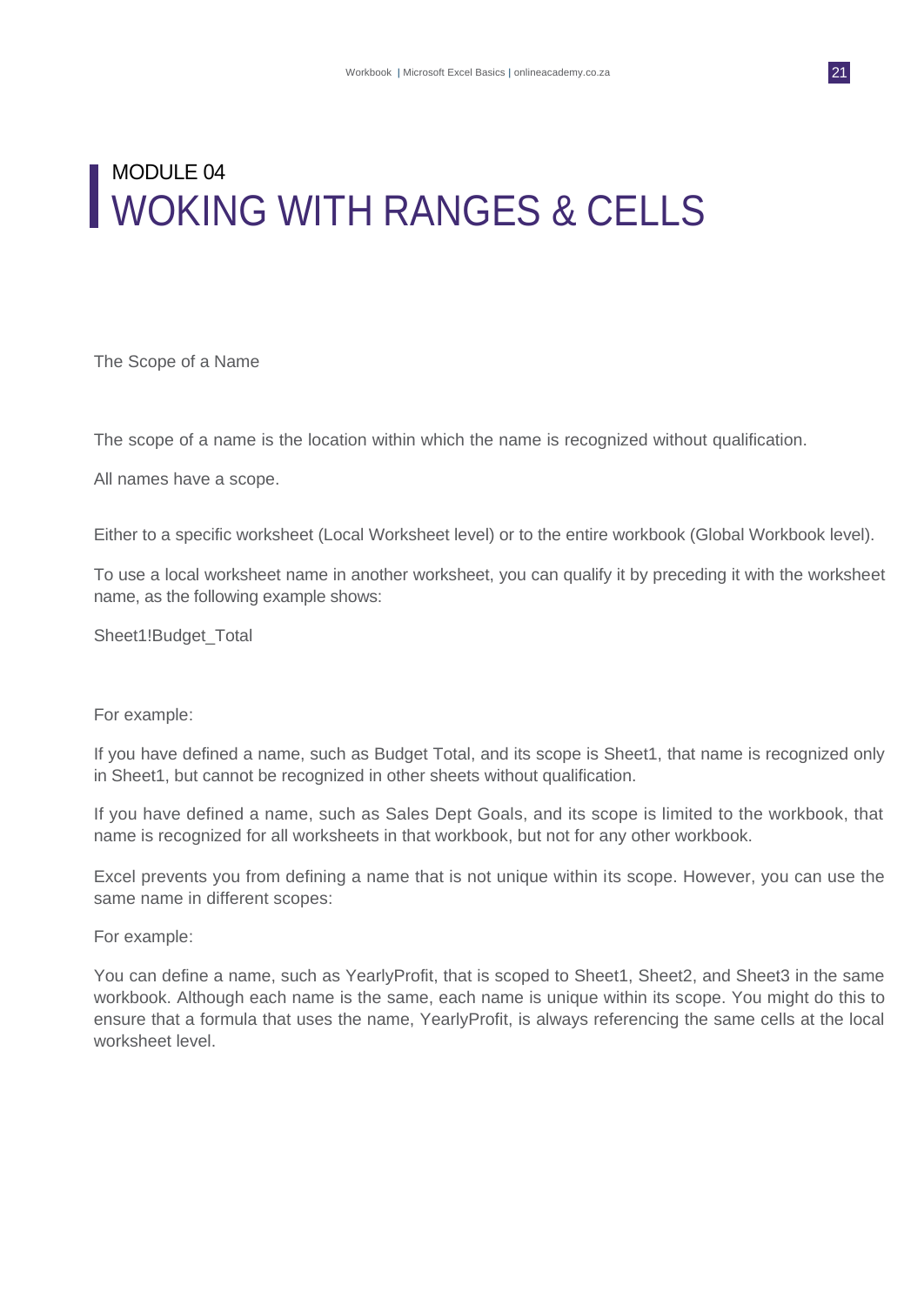### MODULE 04 EXERCISE 01

You are working in the sales department of your company. The company's board has asked you to submit the previous report on the new products. You entered the data in an Excel sheet and now want to apply range names for cell ranges so that it is easier to refer to them.

- 1. Name the range Price2016
- Open the previously saved workbook or a blank workbook
- Select the range C3:C4
- To the left of the Formula Bar, click inside the Name Box.
- In the Name Box, enter the name of the range as Price2016

#### 2. Verify the range name is correctly applied

- Deselect the range C3:C4 by selecting any cell on the worksheet
- Observe the Name Box
- Select the range C3:C4 again
- Observe the Name Box
- Create relevant Named Ranges throughout the worksheet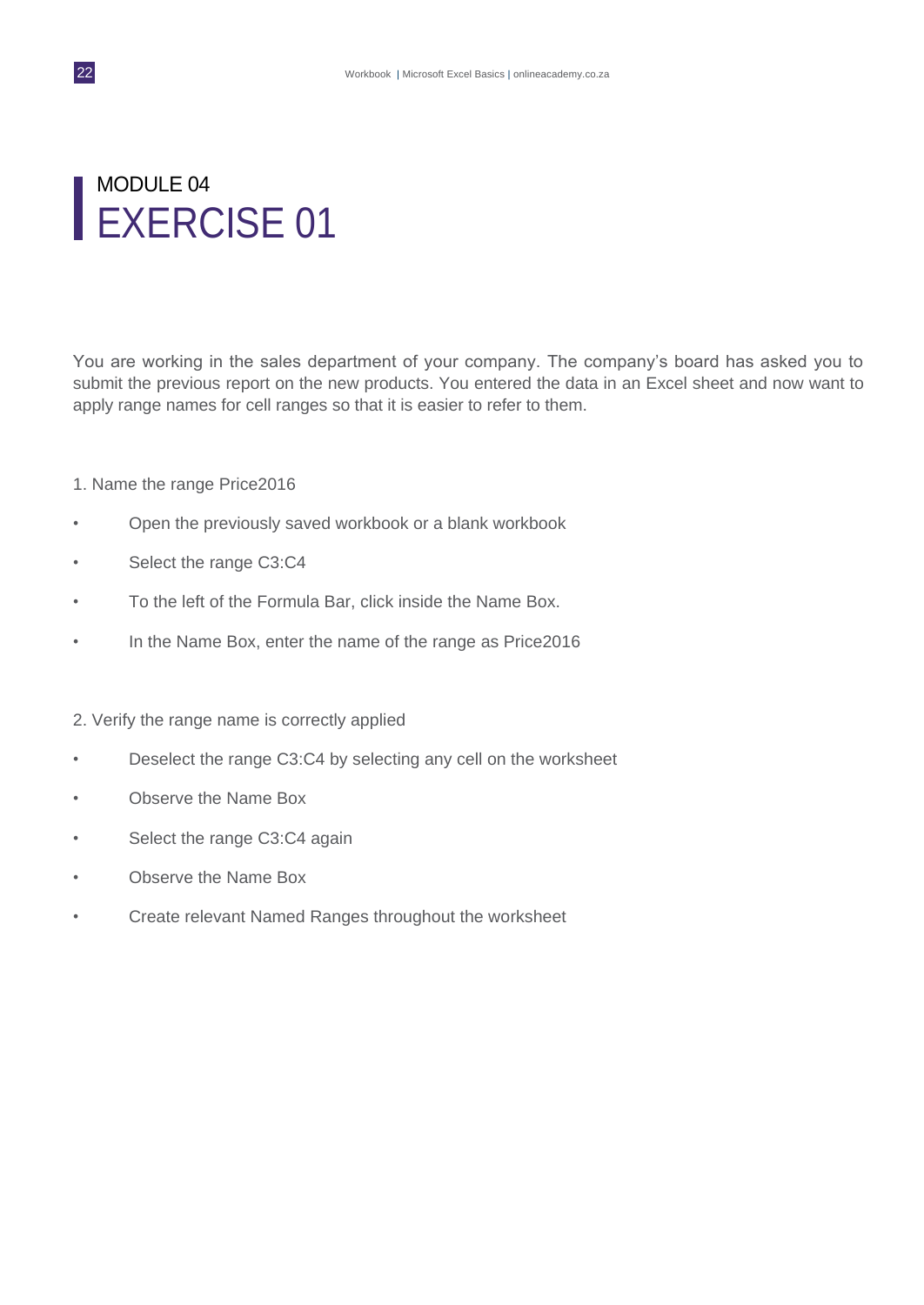

1. What are the factors that could determine the name of a range?

2. Would range names be beneficial towards your daily use of the Excel application? How?

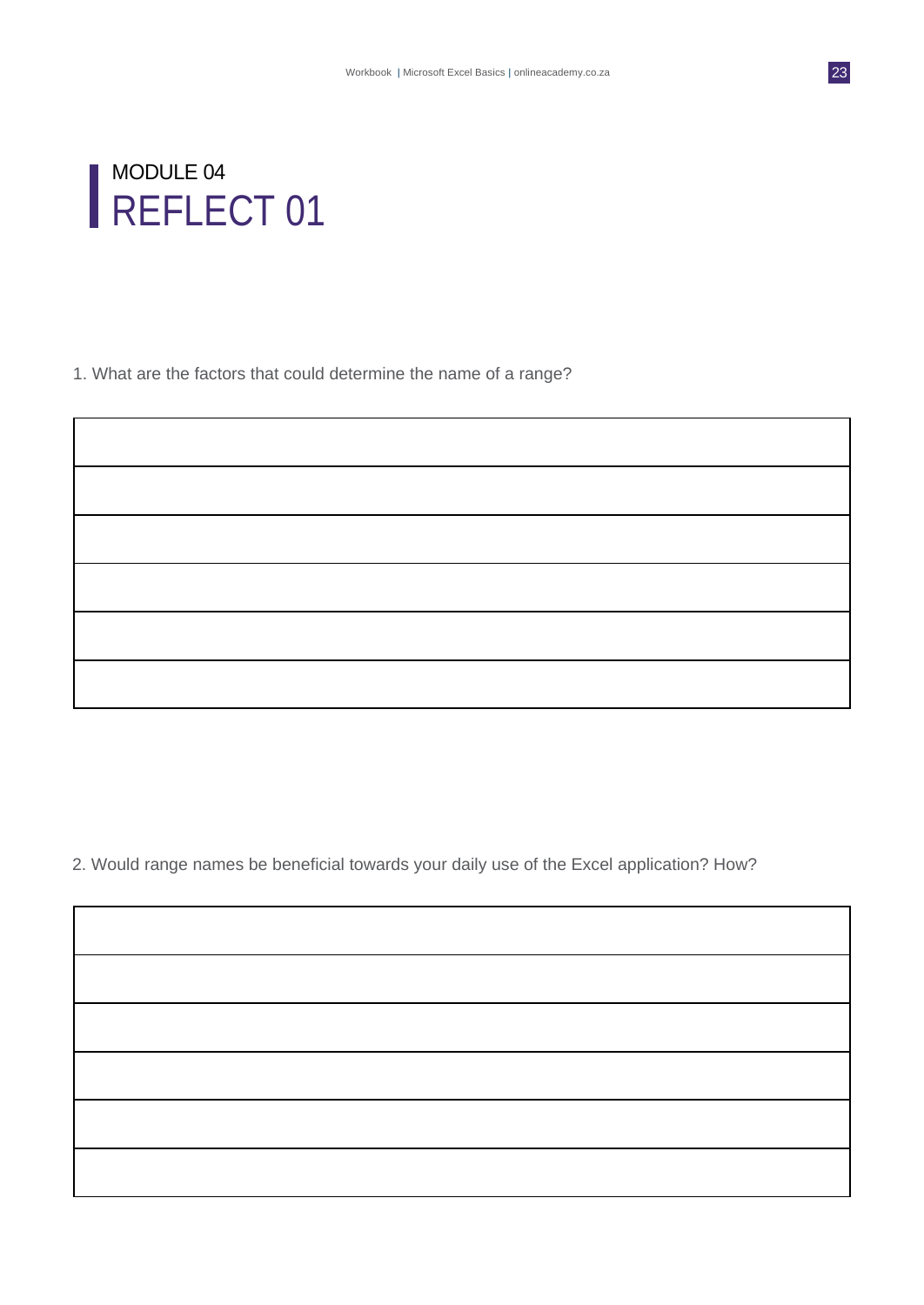# MODULE 05 WORKING WITH EXCEL TABLES

Introduction to Excel Tables

An Excel table is a series of rows and columns with related data that is managed independently.

Converting a data range into a table extends functionality, which you can then use to work more efficiently and effectively.Tables allow you to analyse your data in Excel quickly and easily. So learn how to insert, sort and filter a table, and how to display a total row at the end of a table.

Ten Reasons to use Excels' Table Object

Excel tables offer several advantages over data ranges. Let's look at why you should consider using a table instead of an ordinary data range.

Easy Sorting and Filtering - Excel automatically adds filter controls to the header row when you convert a range into a table.

Quick formatting - Excel automatically applies a banded row format to new tables. If you don't like that format, you can choose a new one from 60 predefined formats in the Table Styles gallery on the contextual Design tab.

Effortless data entry - You can easily extend a table, making data entry much easier. To insert a new record, select any cell in the row below the table's last row and enter a value. Excel will automatically extend the table's formatting to the new row.

Automatic nomenclature - When entering formulas, you use cell references and range names. When working with a table, Excel works all that out for you.

Quick Totals - Add an automatic Totals row to the table

Always visible headers - In a data range, header cells disappear as you scroll, but table headers are always visible

No copy necessary - You can further automate by allowing the table to copy the formula when you enter it. These columns are called calculated columns.

Dynamic charts - If you base a chart on a table, Excel will update the chart automatically as you change and enter new data into the table.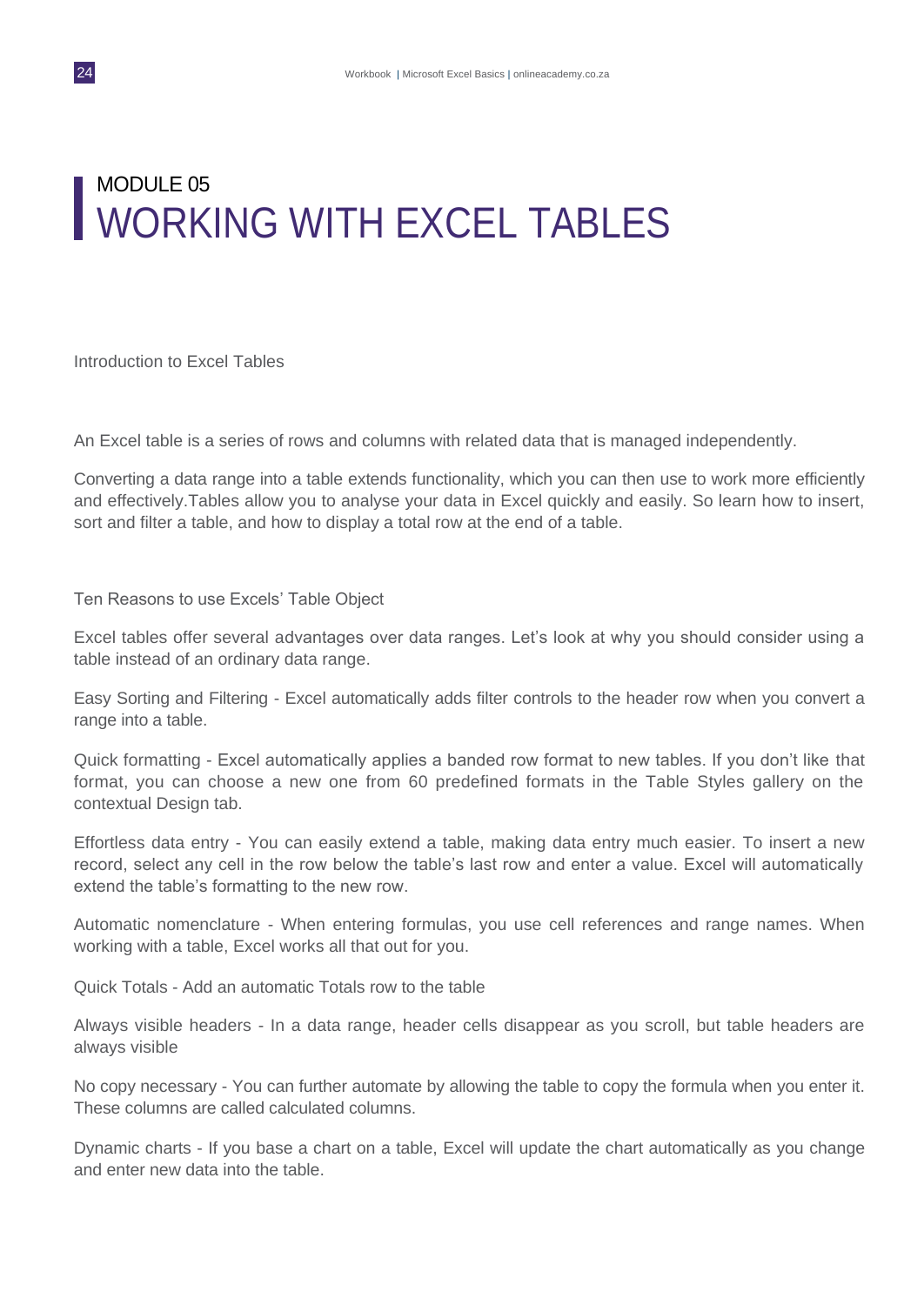### MODULE 05 WORKING WITH EXCEL TABLES

Getting Started with Excel Tables

When your data table is defined as a Table, additional functionality in Excel is made available. With Excel's intelligent Tables, the following additional functionality becomes available:

- AutoFilter drop-downs
- You can apply pre-designed formats, such as banded rows or borders.
- You can remove duplicates based on the values in one or more columns.
- You can toggle the total row on and off.
- Adding new rows or columns automatically extends the table.
- You can take advantage of automatically created range names.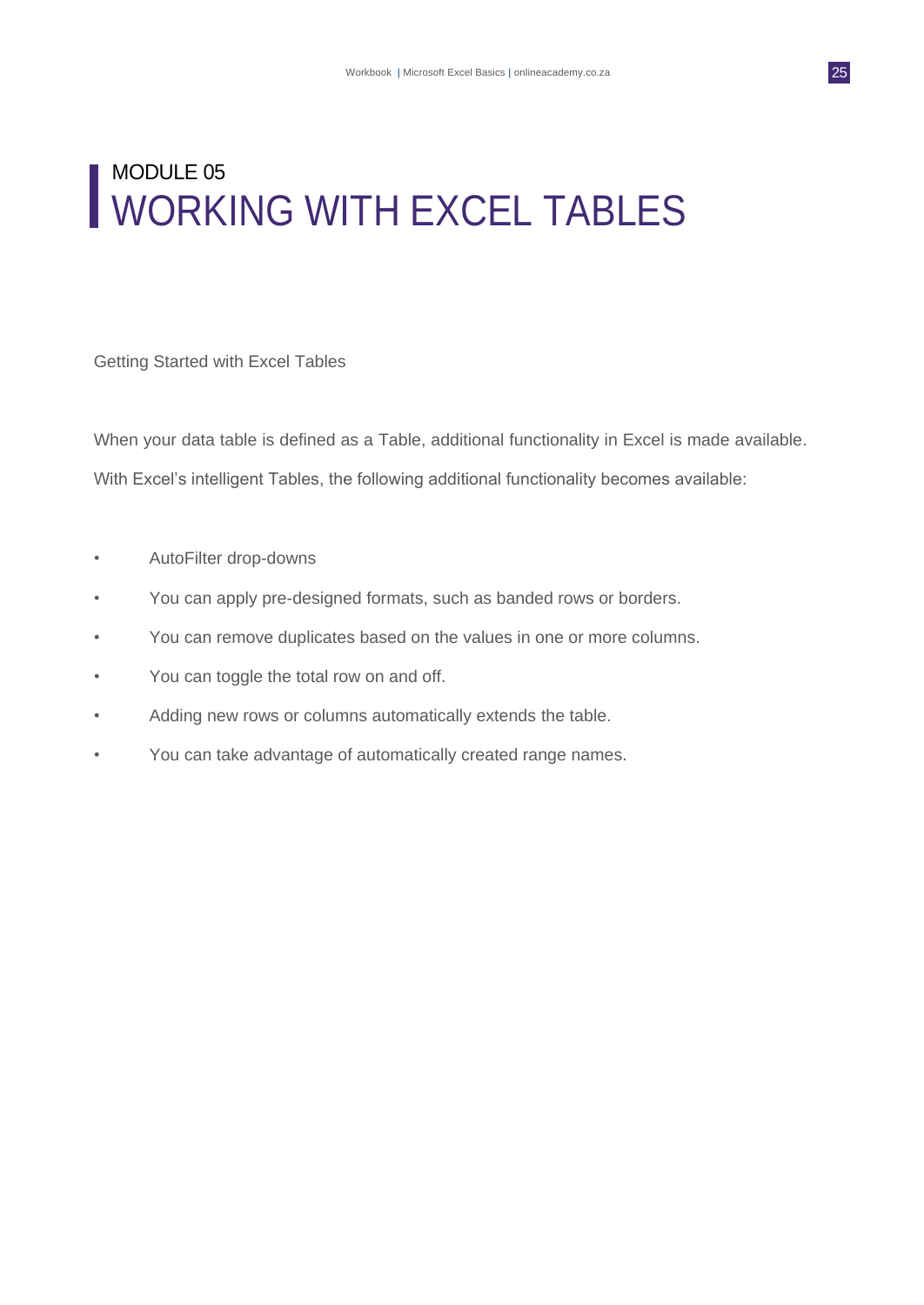### MODULE 05 EXERCISE 01

You need to present data related to existing inventory to the board members for accounting purpose. You want to draw attention to certain portions of the data and decided to convert it into a table.

#### 1. Convert data into a table

- Prepare a basic data range with column headings
- Verify that there are no blank columns within your data range
- Select any cell within the dataset
- On the Insert Tab in the Tables group, click Table
- In the Create Table dialog box, verify that the table range is listed correctly and that My Table has Headers option is checked
- Click OK
- Observe that the selected range is displayed as a table with column headers, filter drop down arrows and banded rows for easy readability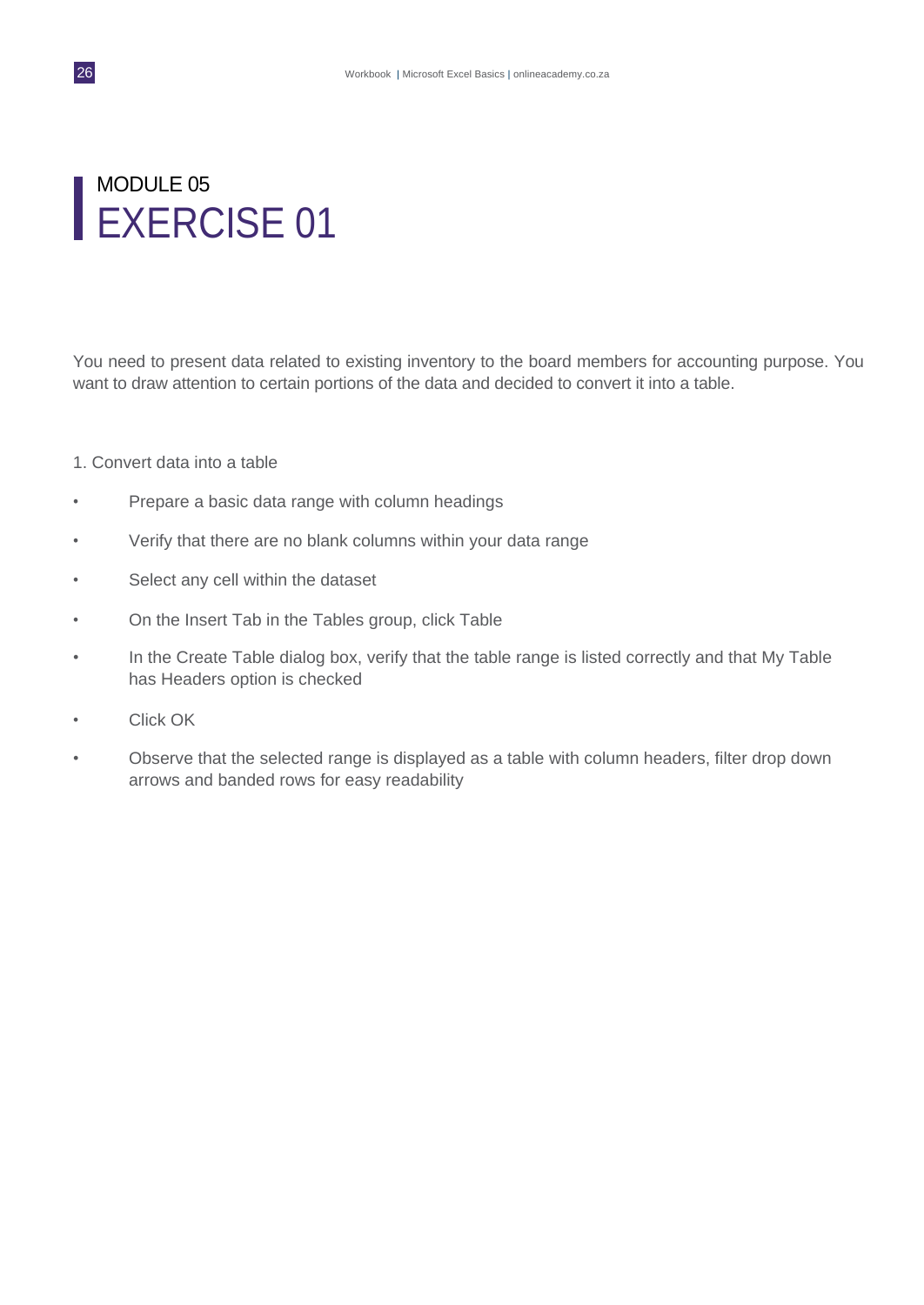

1. How can Excel Tables improve data organization?

2. Evaluate the advantages of a table versus a data range.

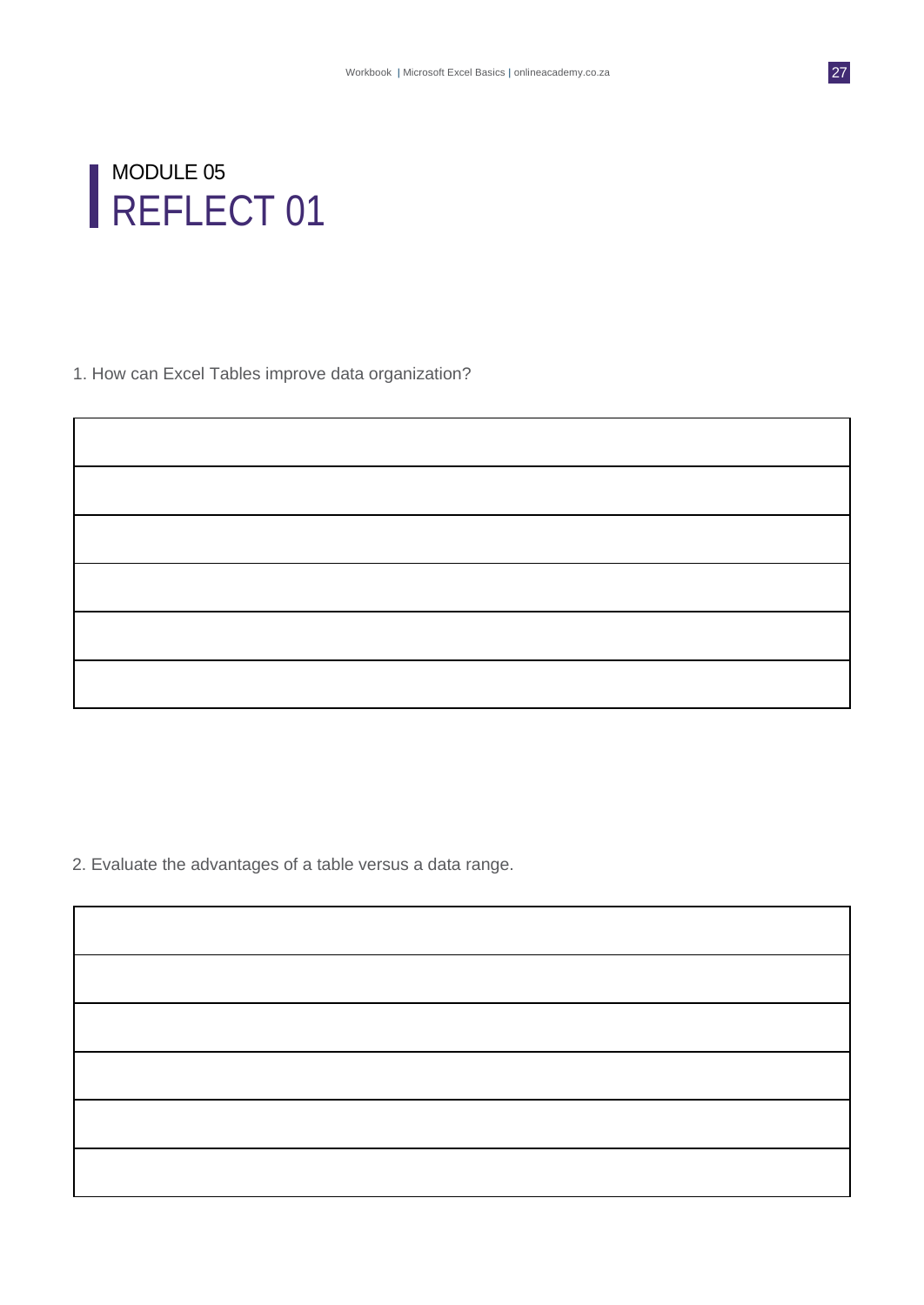# MODULE 06 WORKBOOK FORMAT & VISUALS

The purpose of Font Properties

You modified the data in a worksheet. You now want to emphasize important data in the worksheet so that it is easy to locate necessary information and enhance the appearance of the worksheet.

In this topic, you will apply font properties to data in an Excel worksheet. Altering the font properties of the data in a worksheet helps you highlight key points from the rest of the data.

By modifying the font properties, you can also change the appearance of the worksheet to make it look visually appealing.

Fonts

A font is a predefined typeface that can be used for formatting characters.

The Font Group

The Font group on the Home tab contains options to set font properties such as font face, size, and colour.

The Format Cells Dialog Box

The Format Cells dialog box contains various options for formatting the appearance of data in an Excel worksheet. The Format Cells dialog box consists of six tabs containing formatting options.

Number: Options for changing the number formatting such as Currency, Short Date, Long Date and Time.

Alignment: Options for changing the alignment and orientation of data in a cell range.

Font: Font properties such as Font Face, Style, Size and Colour.

Border: Border formatting options such as Line and Colour.

Fill: Fill colour options such as Background Colour, Pattern Colour and Pattern Style.

Protection: Protection options such as locking cells or hiding formulas in a worksheet.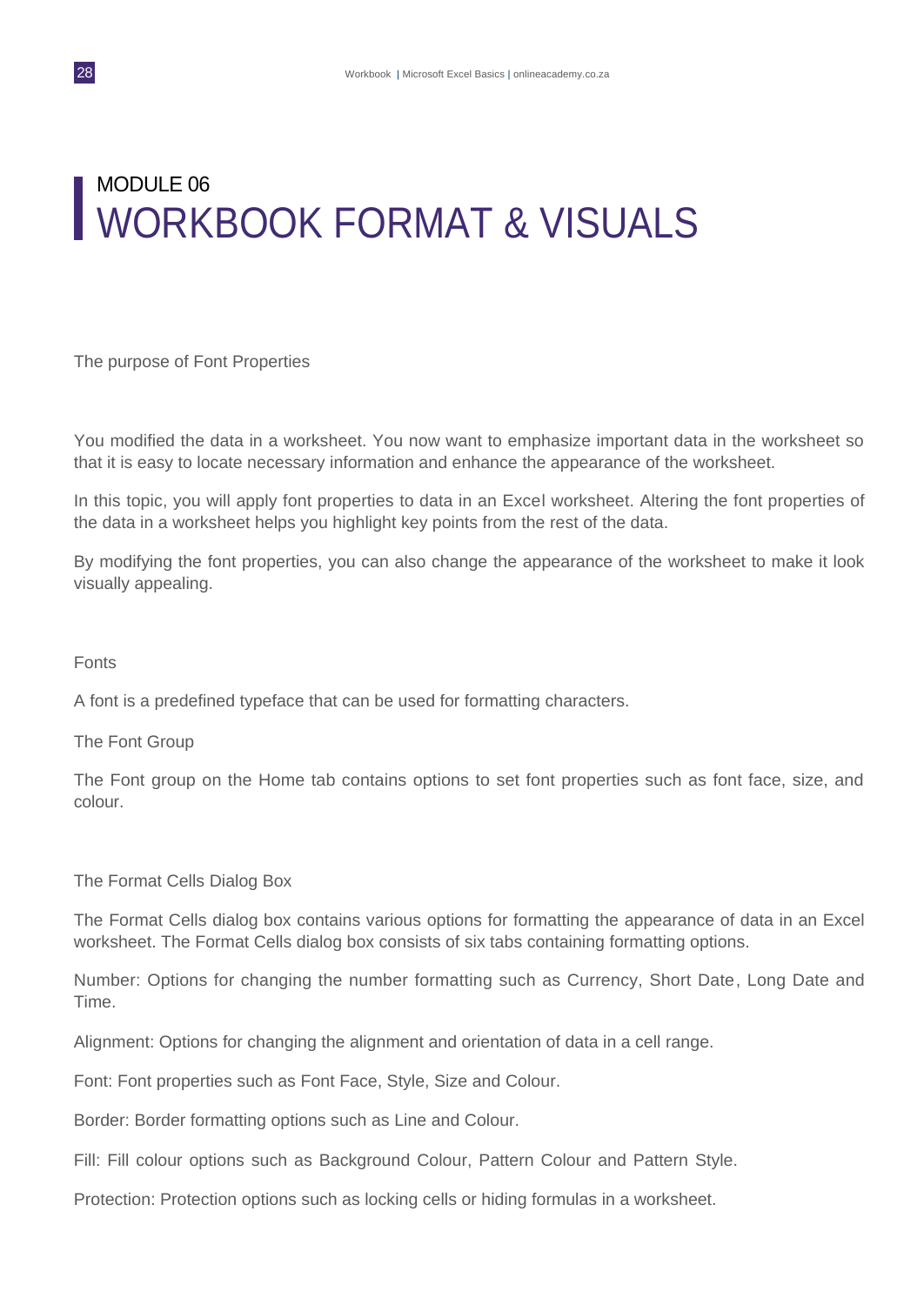### MODULE 06 WORKBOOK FORMAT & VISUALS

The Format Painter

The Format Painter provides you with an easy option to copy only the formatting that is applied to a cell, to another cell or cell range, without copying the data.

The format painter works similar to a paintbrush and can be used to apply format changes to data, or to copy a colour scheme from one cell to another.

#### **Galleries**

A gallery is a repository for elements that belong to the same category.

In Excel, a gallery acts as a central location for accessing various options such as cell styles, tables, shapes, and charts.

Galleries enable you to choose from any of the present formats and styles to quickly alter worksheet objects.

#### The Mini Toolbar

The Mini Toolbar is a floating toolbar that is displayed when you right-click a cell or select data within a cell. It combines some of the options available in the various groups on the Home tab.

#### Borders and Colors

After emphasizing specific data, you may want to highlight key information in the worksheet by using various borders and colours.

Adding borders and colours to specific cells in a worksheet helps you highlight key information. It also allows the grouping of similar data and makes worksheets that have loads of data look uncluttered.

Excel provides you with various options for adding borders and colours to cells.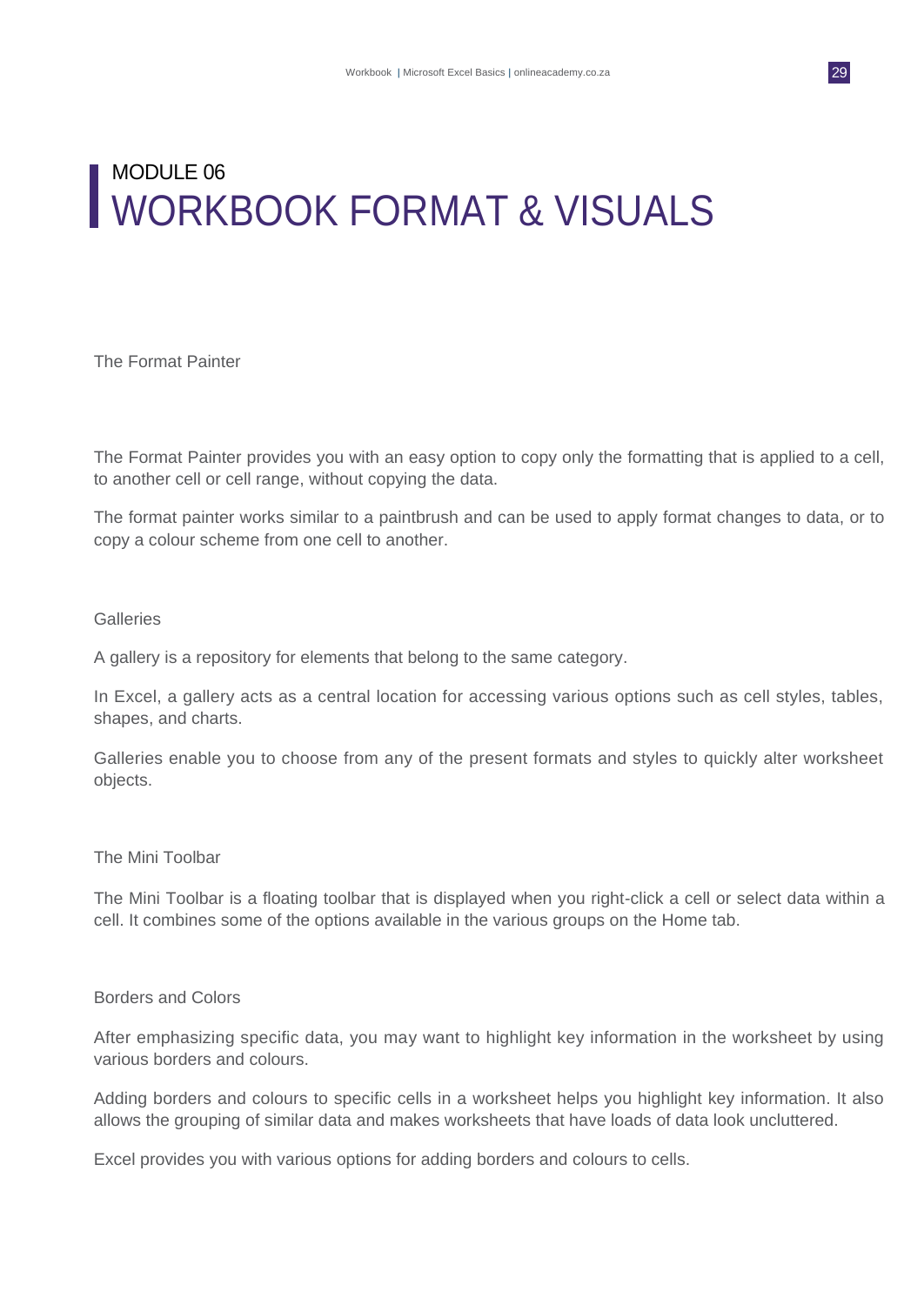### MODULE 06 EXERCISE 01

You are preparing a sales report. You feel that you need to make the worksheet look more visually appealing. You decide to modify the font properties of the data.

- 1. Change the font face of the data
- Prepare a basic worksheet
- Click the Select All button to select the entire worksheet
- On the Home tab in the Fonts group, click the Font drop down arrow, and in the displayed list, scroll down and select Times New Roman
- On the Home tab in the Fonts group, click the Font Size drop down arrow, and from the displayed list, select 14
- Observe that the font for the entire worksheet has changed to Times New Roman and 14pt
- Evaluate more settings within the Font Group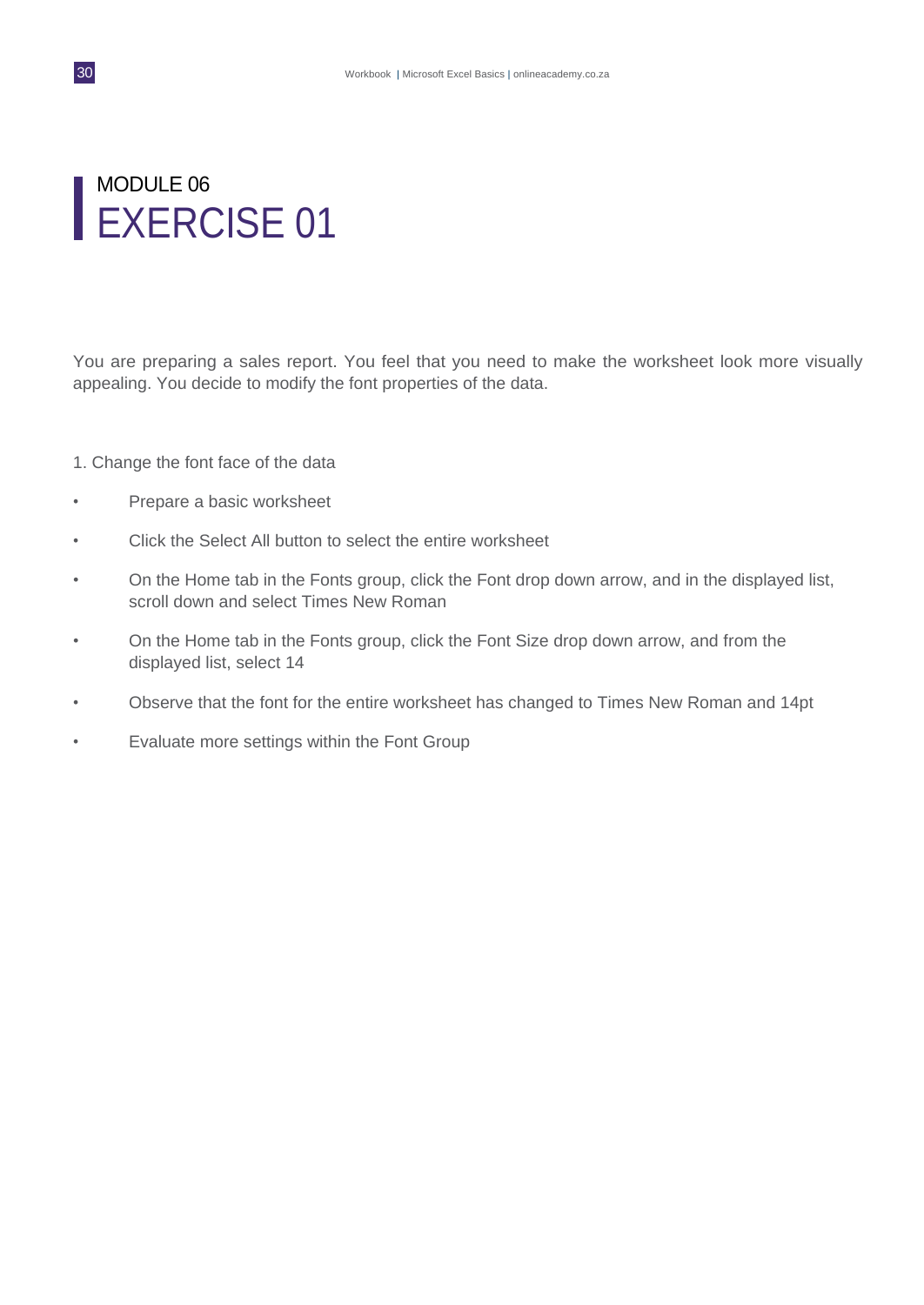

1. How are you limited when it comes to Workbook formatting?

2. Which type of formatting would you apply regularly? Why?

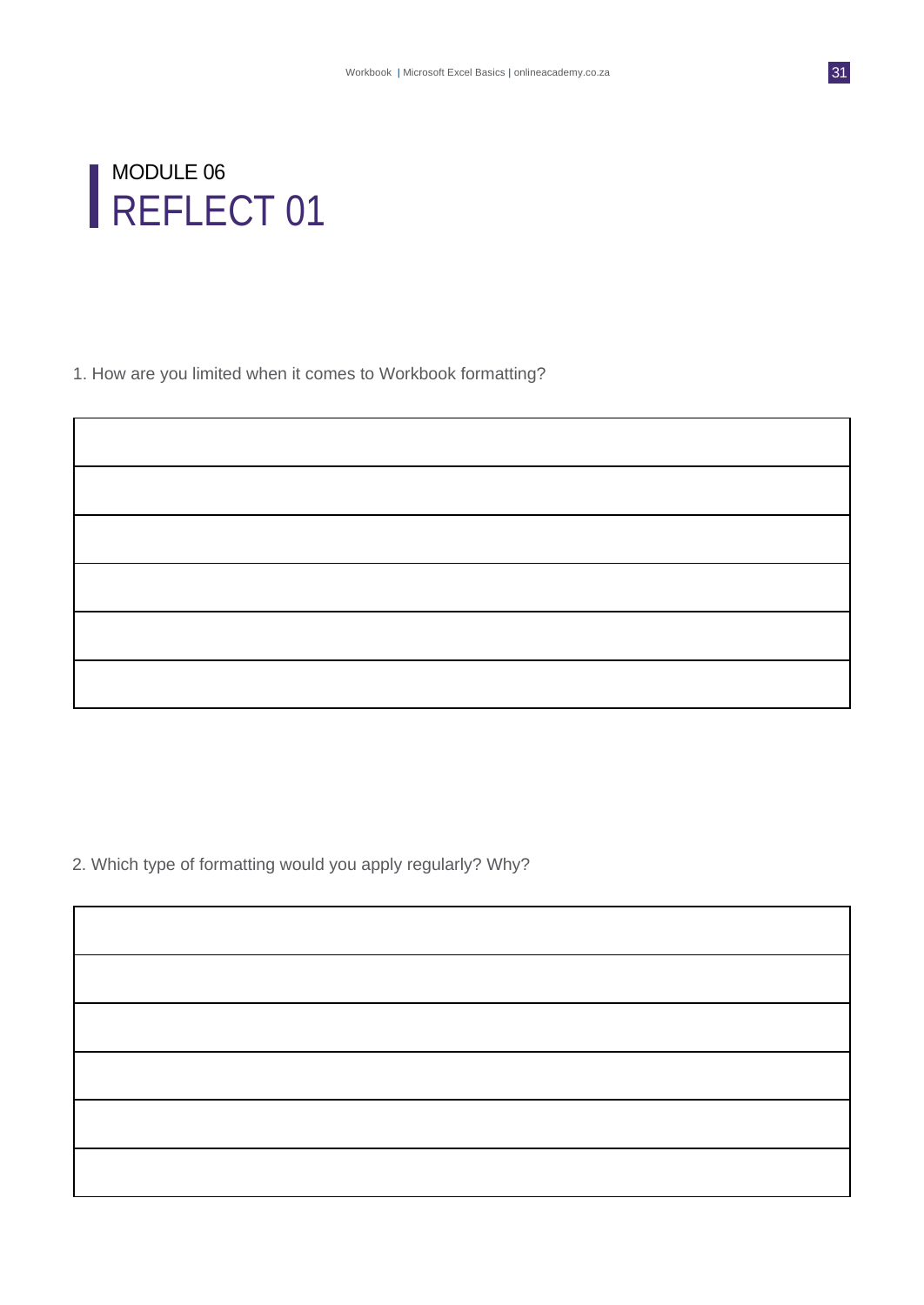### MODULE 06 EXERCISE 02

You are still in the process of formatting the sales analysis report. You want to highlight the title and heading of the data in the worksheet.

- 1. Add a background color a range
- Continue on the previous worksheet
- Select the first row in your data range
- On the Home tab, in the Font group, click the Fill Color drop-down arrow, and from the displayed gallery, in the Theme Colors section, select Blue, Accent 1, Darker 25%
- 2. Add a border to a range
- Select the first row in your data range again
- On the Home tab, in the Font group, click the Border drop-down arrow, and from the displayed list, select All Borders
- Click any cell to deselect the highlighted region
- Save the worksheet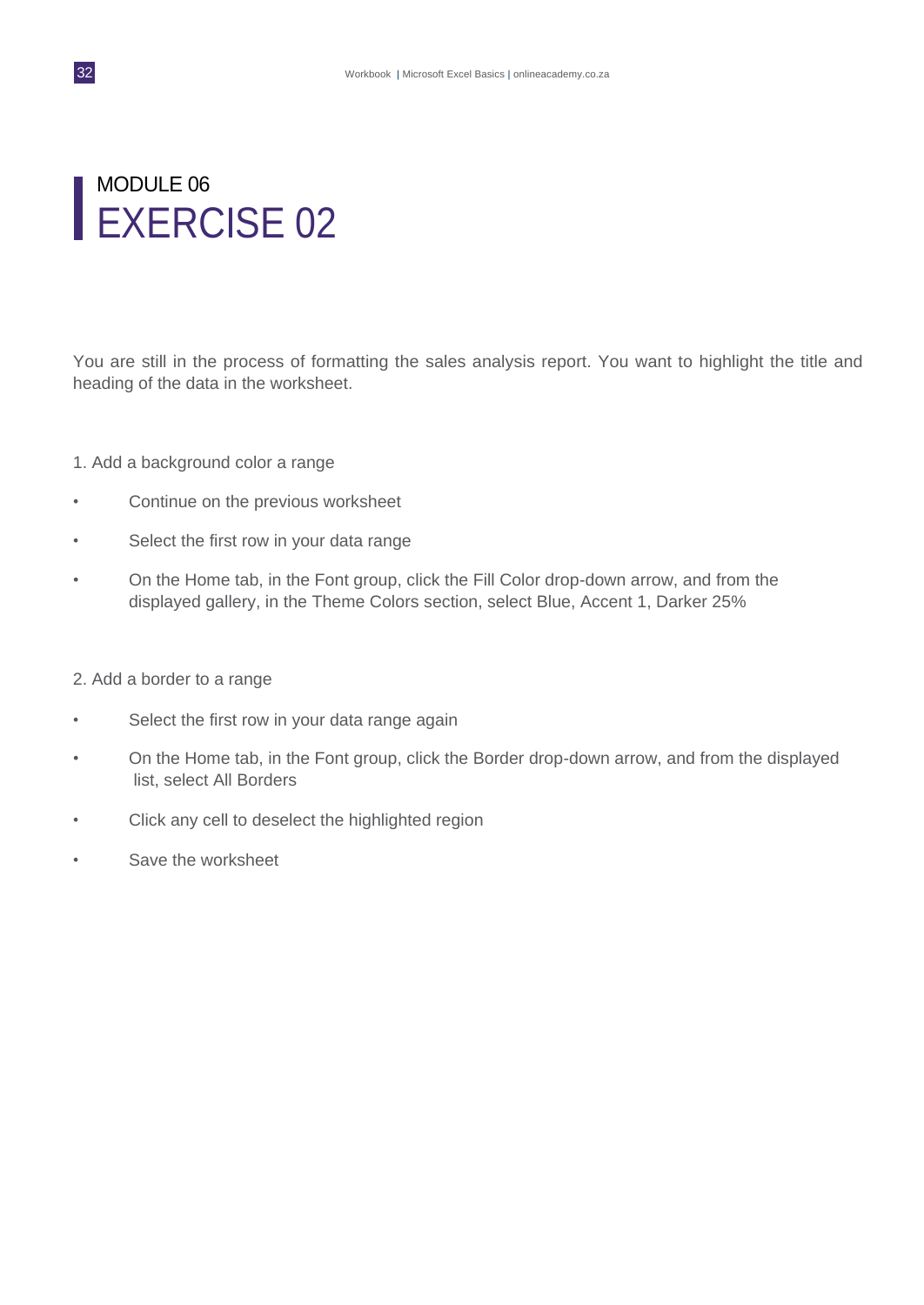

1. For which data elements would a background color be more appropriate

2. How would a border provide visual order?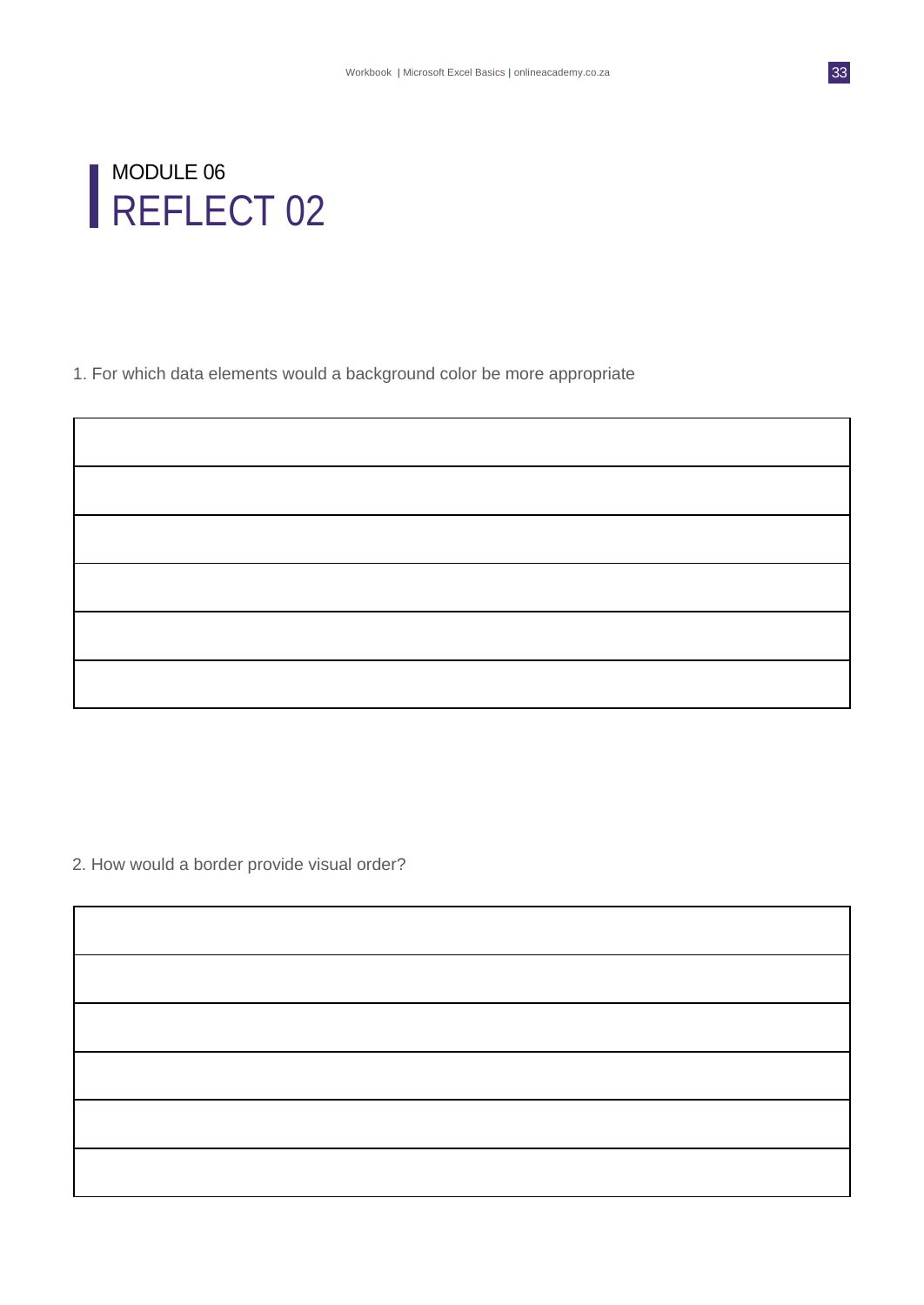# MODULE 07 CUSTOMISE EXCEL WORKBOOKS

Worksheets Options

With the relevant knowledge of Excels tools, you can efficiently manage and work with large workbooks. Excel provides you with options to reposition, hide, or delete worksheets easily in a workbook.

The following Worksheet Options will be explored

- Insertion Options
- Deletion Options
- Reposition Methods
- Tab Formatting
- Hide & Unhide Options
- Freeze Panes Options

#### Insertion Options

When you open a new Excel workbook, three worksheets will be displayed on the sheet tab bar by default.

Excel provides you with various options to modify the number of worksheets in a workbook based on your requirements.

You can insert new worksheets by clicking the Insert Worksheet button, or by selecting the Insert Sheet option from the Insert drop-down list in the Cells group.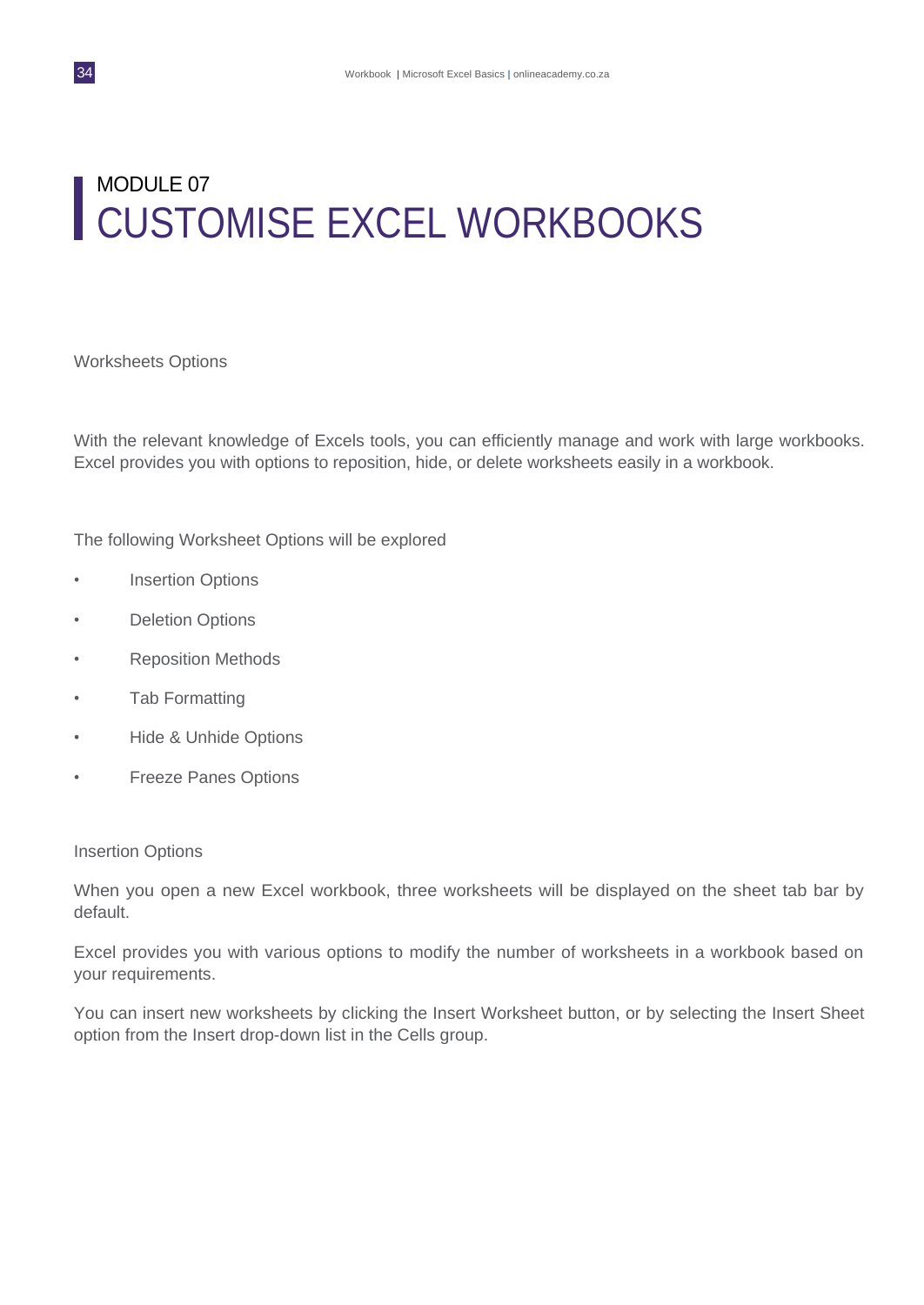# MODULE 07 CUSTOMISE EXCEL WORKBOOKS

Deletion Options

To delete worksheets with unwanted or obsolete data,

- A) You can select the Delete Sheet option from the Delete drop-down list in the Cells group, or
- B) Right-click the desired Sheet Tab and Select Delete

#### Tab Formatting Options

When you open a new Excel workbook, three worksheets will be displayed on the sheet tab bar by default.

Excel provides you with various options to modify the number of worksheets in a workbook based on your requirements.

You can insert new worksheets by clicking the Insert Worksheet button, or by selecting the Insert Sheet option from the Insert drop-down list in the Cells group.

#### Deletion Options

To delete worksheets with unwanted or obsolete data,

- A) You can select the Delete Sheet option from the Delete drop-down list in the Cells group, or
- B) Right-click the desired Sheet Tab and Select Delete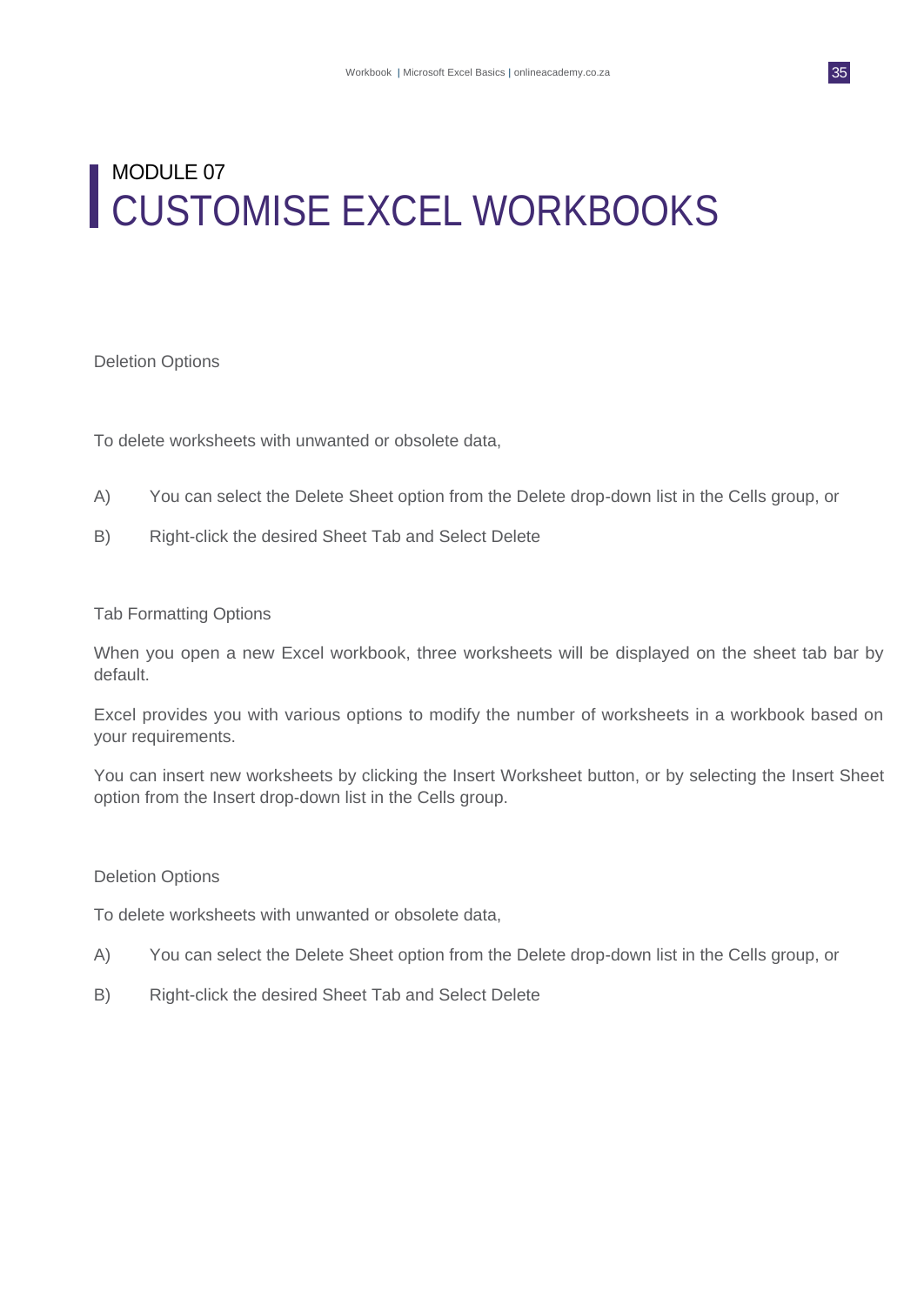### MODULE 07 EXERCISE 01

While reviewing the sales report, you realize that you want to hide some columns containing information you do not currently need for evaluation.

- 1. Hide Column A and other
- Continue from the previous worksheet
- Select column A
- On the Home tab in the Cells group, in the Format drop-down list, move the mouse pointer over Hide & Unhide and from the submenu displayed, choose Hide Columns.
- Observe the columns hidden, the worksheet will now display from B
- In the Cells Group, in the Format drop-down list, move the mouse pointer over Hide & Unhide and from the submenu displayed, choose Unhide Columns
- Save the document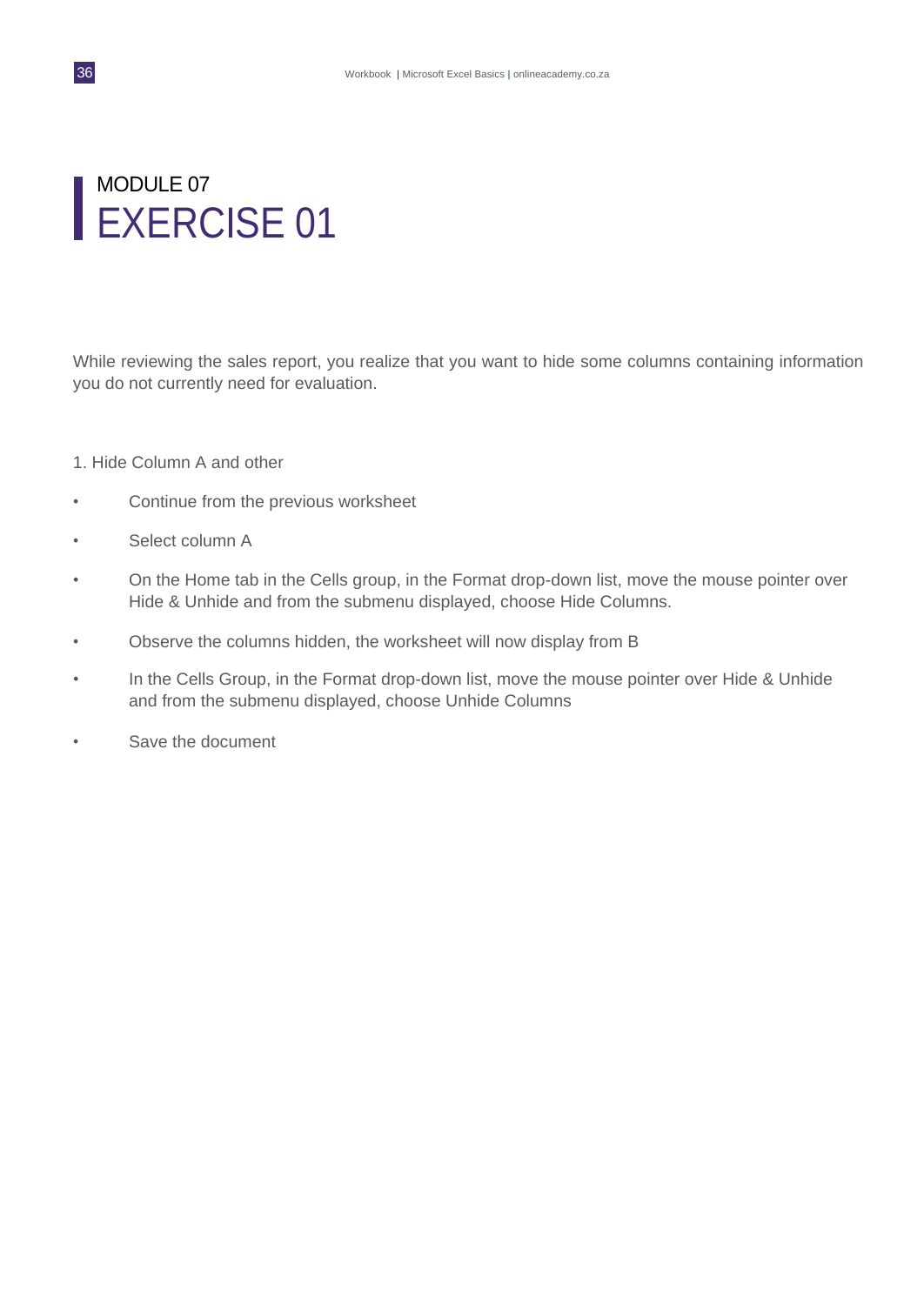

1. In which situation would you require the Hide function?

2. Are you more comfortable using the right-click method? Or the Ribbon route?

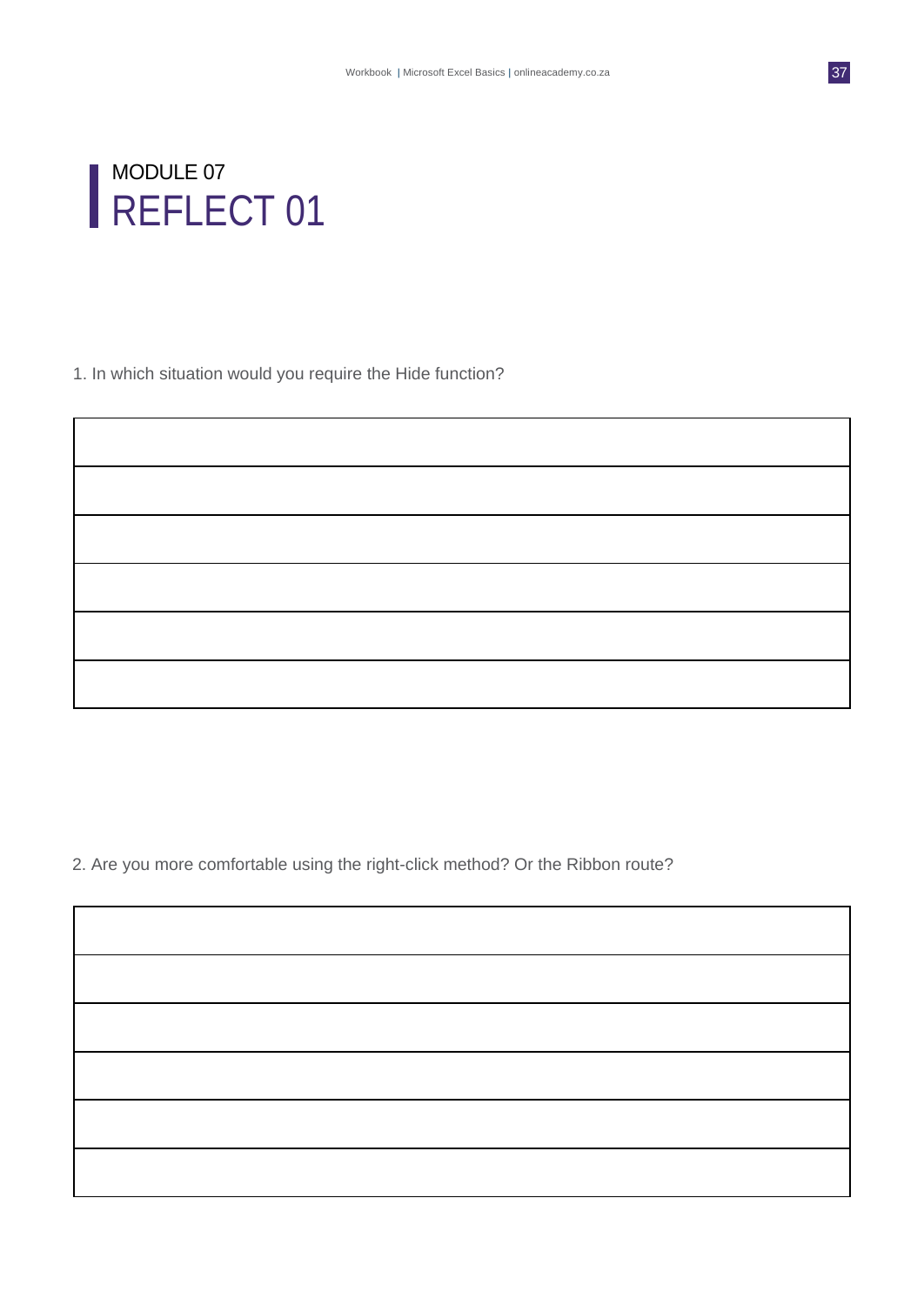### MODULE 07 EXERCISE 02

You are reviewing the data in the sales report. Due to a large amount of data, you find it difficult to identify and focus on specific data.

#### 1. Freeze Panes

- Continue from the previous worksheet
- Select the second row of your data range (the row beneath the headings)
- On the View tab in the Window group, from the Freeze Panes drop-down list, select Freeze Panes
- In the Worksheet, scroll down to evaluate the application of the freeze pane
- Observe that the column headings are visible, while the rest of the worksheet can be scrolled
- In the Window group, from the Freeze Panes drop-down list, select Unfreeze Panes.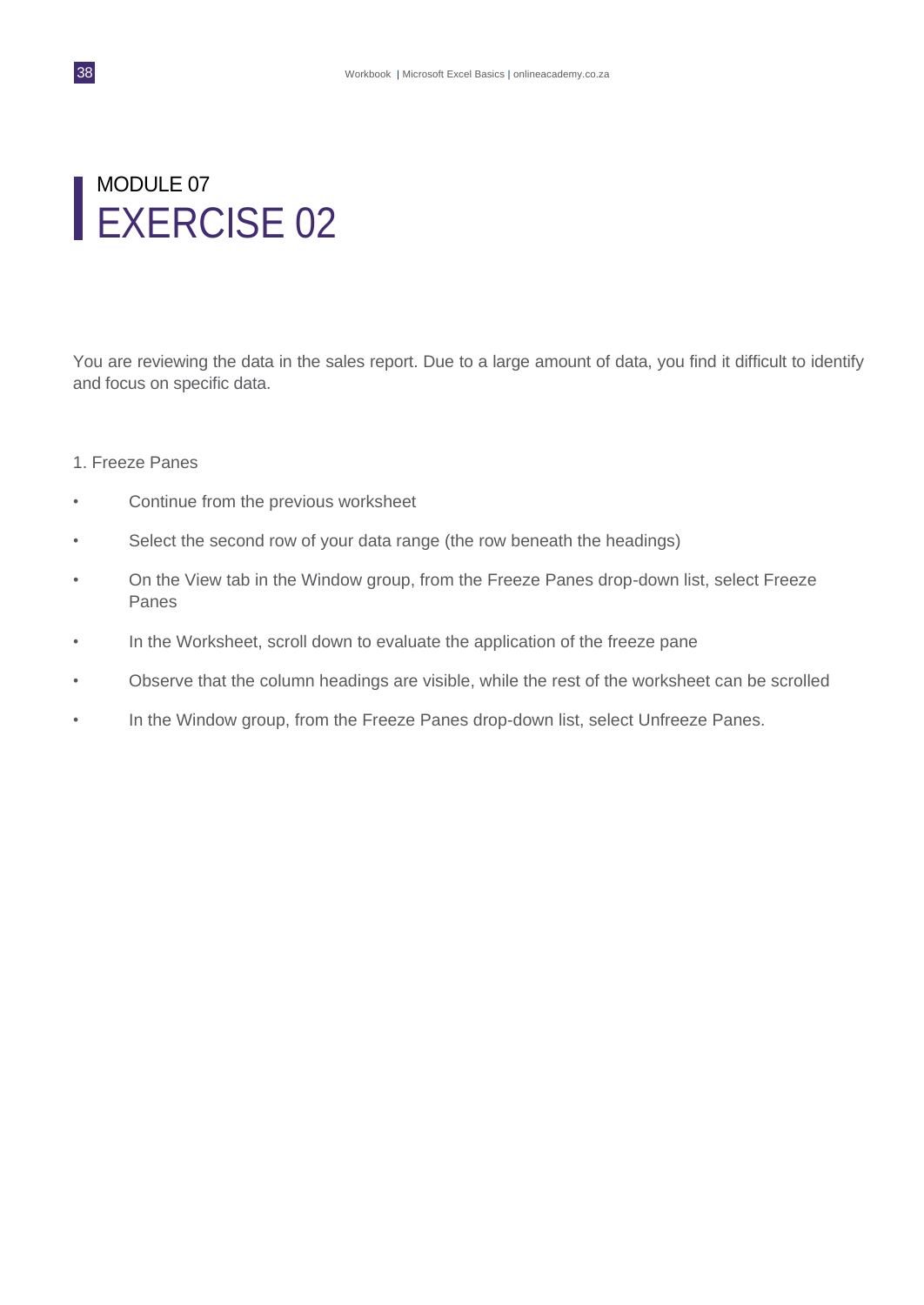

1. Would you deem the Freeze Pane function useful?

2. Which view solution would be of most value to you? Why?

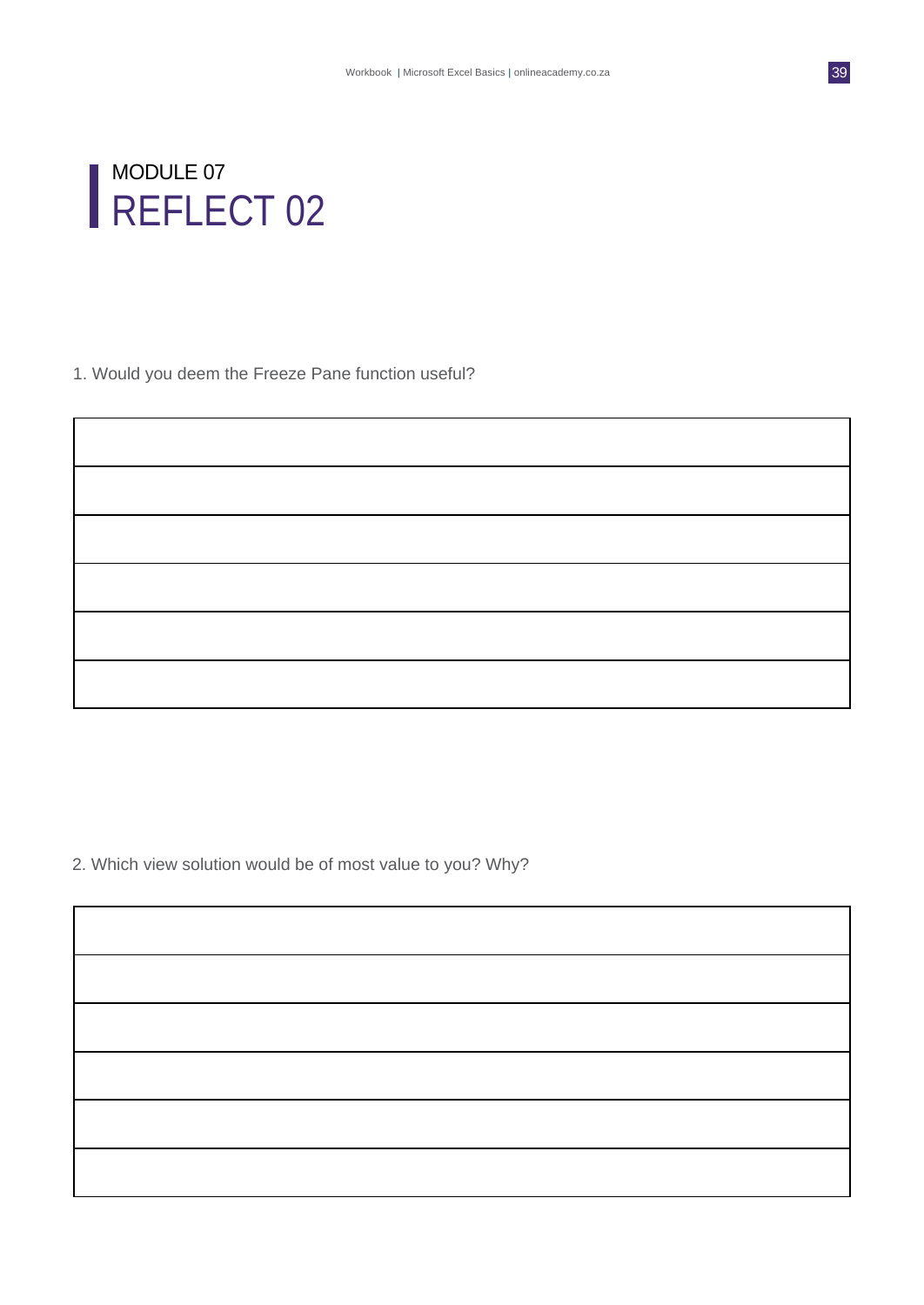### MODULE 08 PREPARE WORKSHEETS FOR PRINT

You worked with a large workbook. You may want to share a worksheet with others. One way to share the content of a worksheet is by printing it. The Print option in Excel is integrated with the Back stage view, and provides you with the ability to print worksheets with just a few mouse clicks.

#### Define the Page Layout

Once a workbook is finalized, it is prepared for printing.

Before printing a workbook, you need to check and adjust the page layout so that the printed output looks professional.

To achieve the desired print output, you may need to adjust the layout of the worksheets, add headers and footers, or change the page orientation.

#### Headers and Footers

A header or footer is a data block that comprises text and graphics displayed at the top or bottom of a printed page. By default, Excel headers and footers contain three placeholders at the left, centre and right edges of a page.

The Header and Footer Command can be found in the Insert Tab within the Text group. You can include information in any of the three placeholders in a header or footer. Each placeholder can contain text or graphics that will remain the same for all pages, or text that changes based on some criteria, such as the page number.

#### Header and Footer Settings

Headers and footers are displayed only in the Page Layout view and on printed pages.

Predefined settings allow you to insert page numbers, page content, sheet numbers, predefined text, and current date in a predefined layout.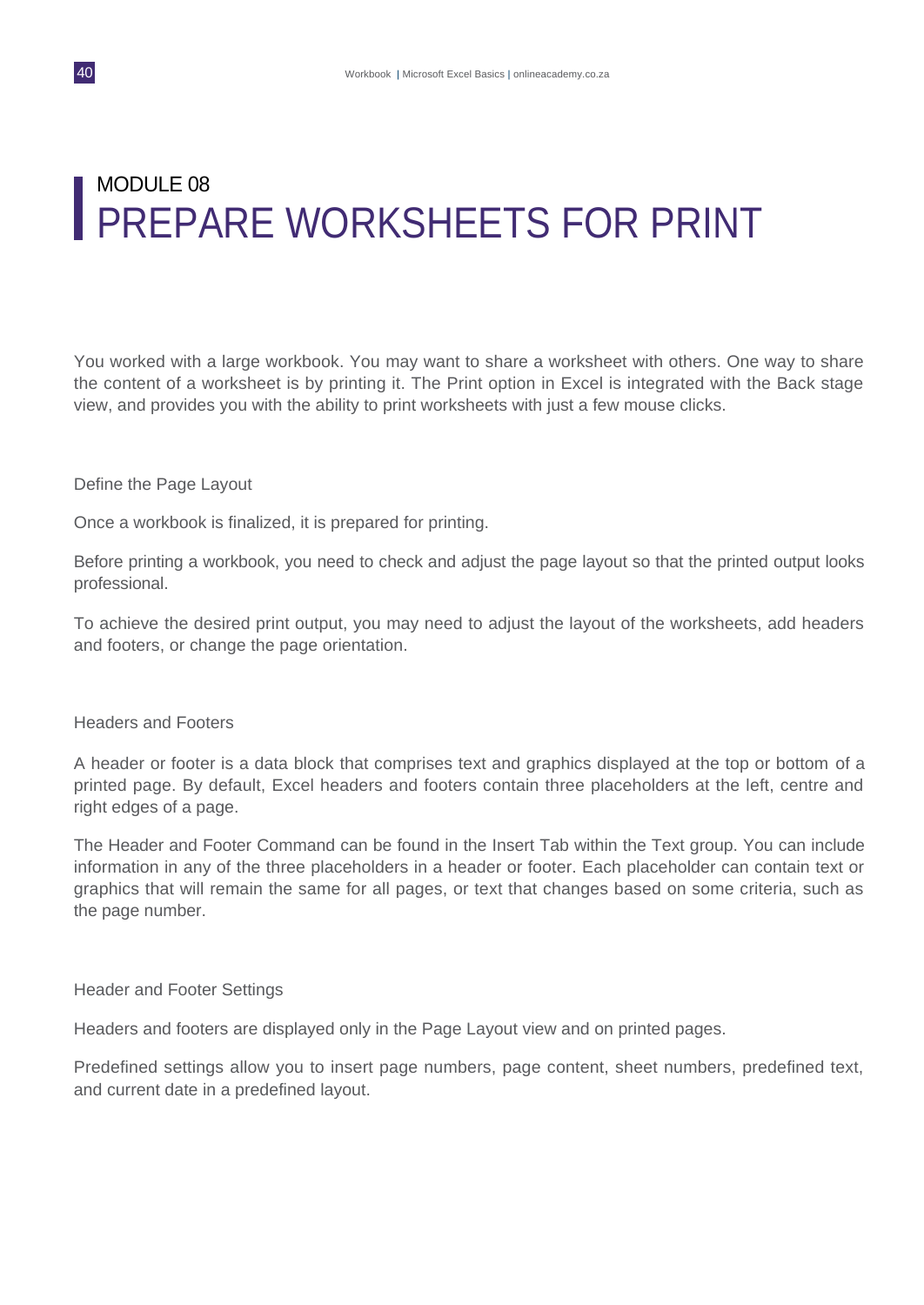# MODULE 08 PREPARE WORKSHEETS FOR PRINT

Page Margins

A page margin is a boundary line that determines the amount of space between the worksheet data and the edge of the paper. Page margins define a region within which the content of a page should fit in. Excel provides you with options to select from a list of predefined margins or specify a custom value for page margins.

You can set the top, bottom, left and right margins.

Margin Settings in the Print Preview

#### Margin Tab Options

The options on the Margins Option in the Page Layout Tab allow you to set margin sizes for either the entire worksheet or only the current section.

Margin Tabs and their Options:

Left, Top, Header, Right, Bottom and Footer spin boxes

• Set the respective margin values by using the up or down arrow or by entering a value for the margin

The Center on page section

• Specify whether the content should be centered horizontally or vertically on a printed page

The Print Button

• Set the print options in the Print dialog box

The Print Preview Button

• Preview a worksheet

The Options Button

Set the document properties for the print output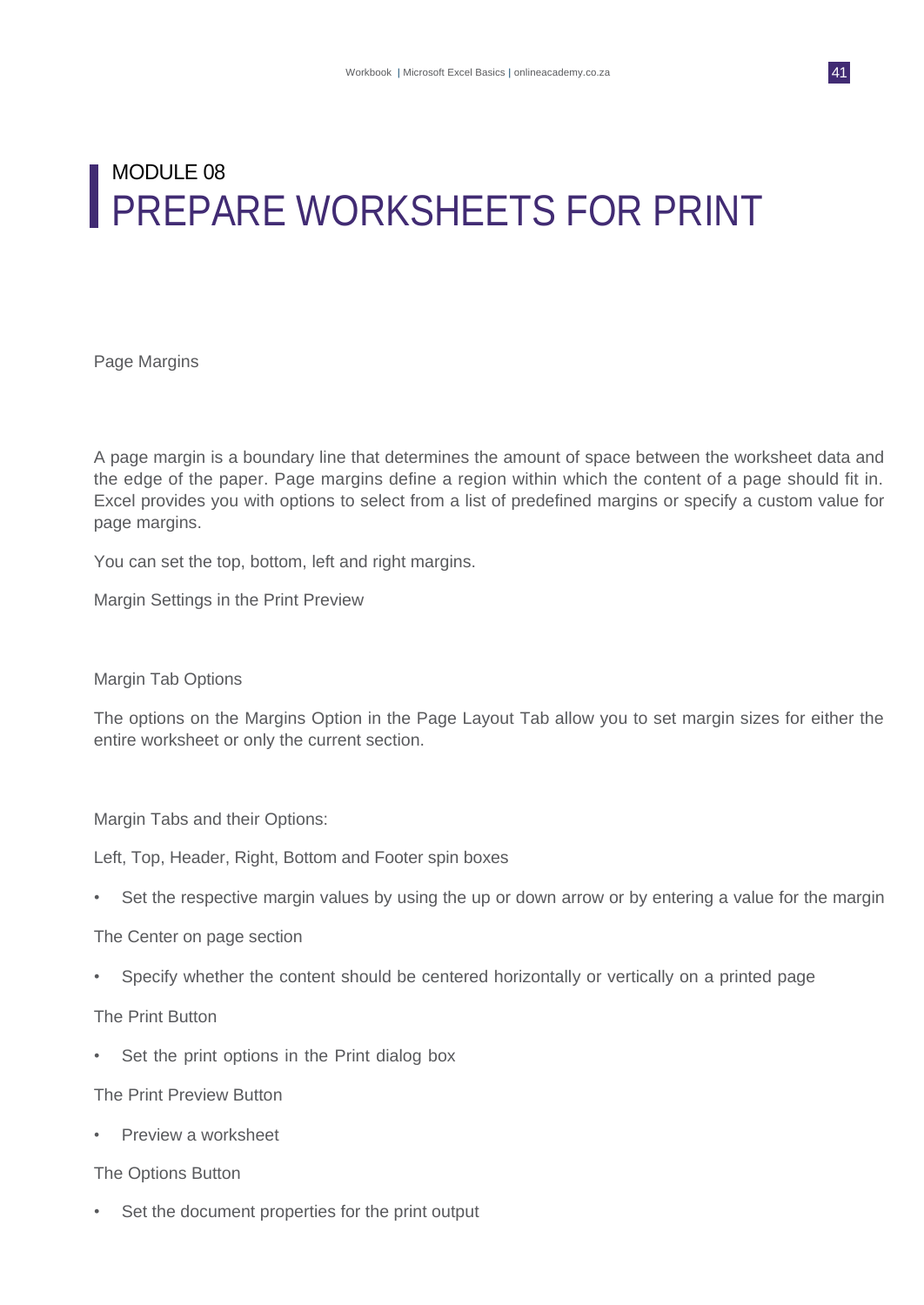### MODULE 08 EXERCISE 02

You will be presenting a report on the sales revenue of your team. You want to distribute the printed copies of the report to other managers. You decide to add the header and footer information to the copies.

#### 1. Create the Header

- Continue from previous document
- Select the Insert tab, and in the Text group, click Header & Footer
- In the left Header text box, click and type, My Company Name
- In the center Header text box, click and type SA Sales
- In the right Header text box, and on the Design contextual tab, in the Header & Footer Elements group, click Current Time

#### 2. Create the Footer

- On the Header & Footer Tools tool tab, on the Design contextual tab, in the Navigation group, click Go To Footer
- Click in the center footer text box, and on the Design contextual tab, in the Header & Footer group, click the Footer drop-down arrow and from the displayed list, select Page 1 of ?

#### 3. Preview

- On the File tab, choose Print
- Observe the preview of the worksheet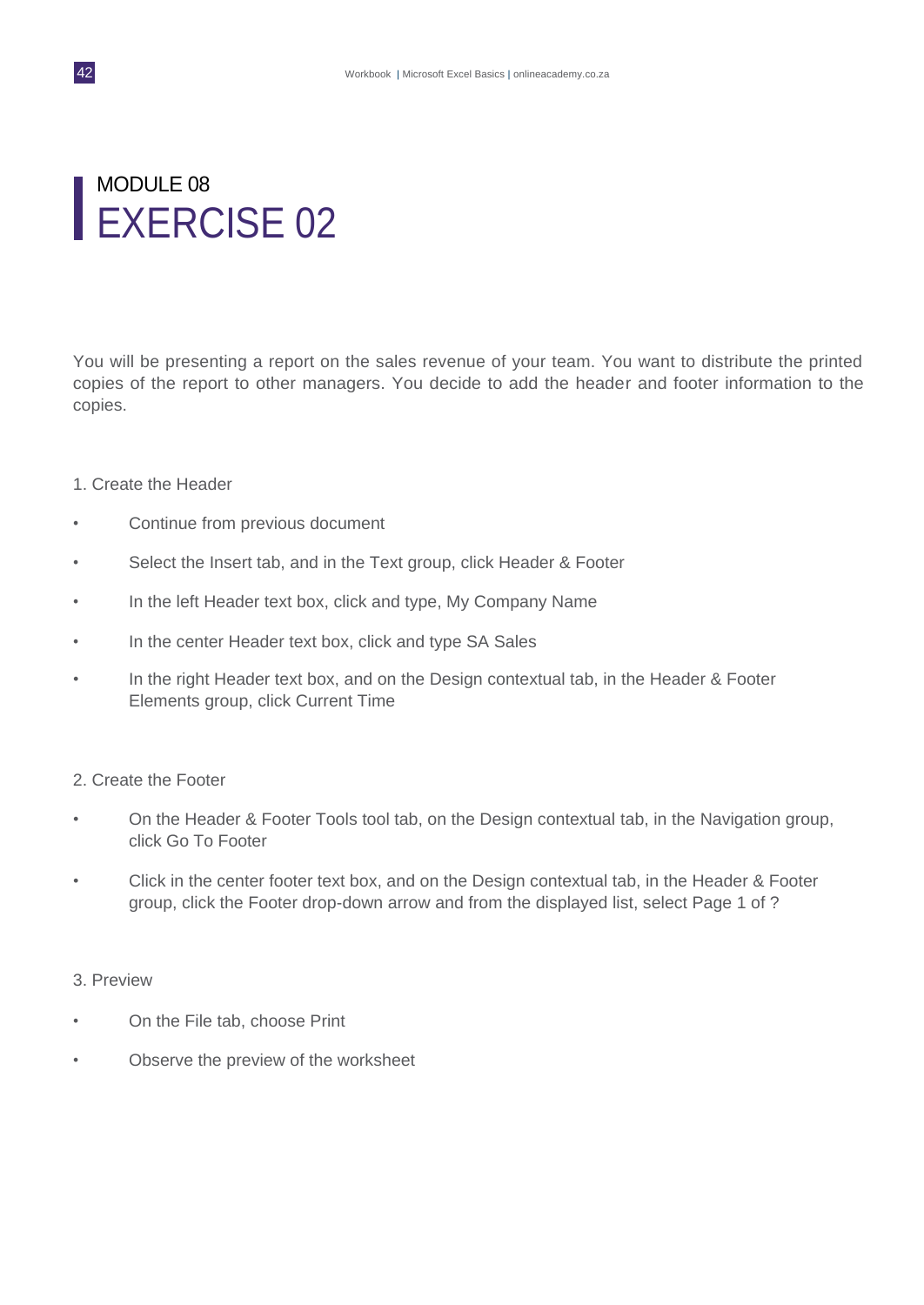

1. Why would you need to include headers and footers in documents?

2. What information would you prefer go in your footer? Why?